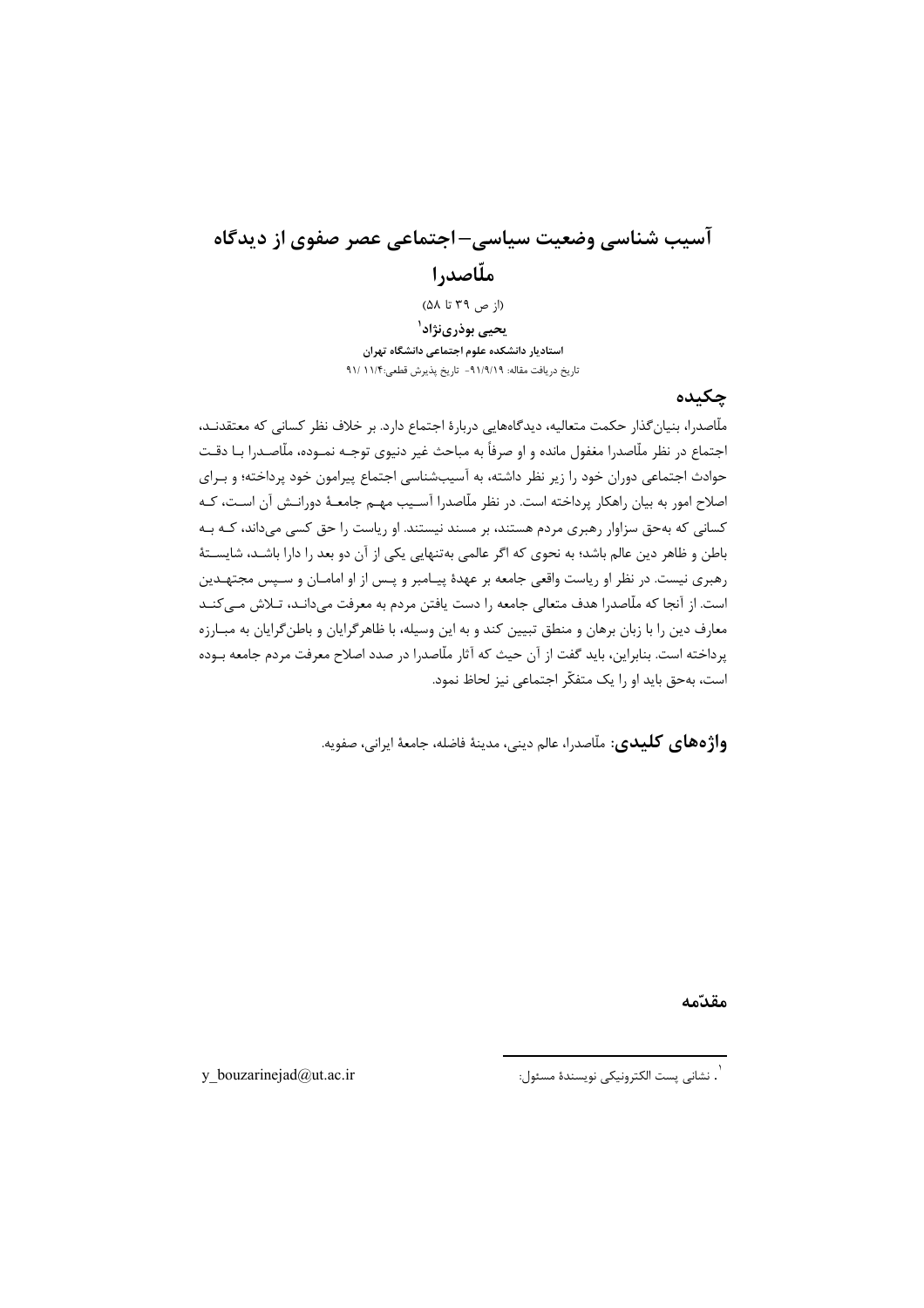برای دانشپژوه امروزی، یکی از مباحثی که می تواند جذاب باشد، این است که متفکّران اسلامی چه نگاهی به اجتماع بشری نمودهاند؛ و یا با چه روشی و چگونه جوامع انسانی را مطالعه مینمودند. یکی از حکیمان بزرگ اسلامی که در دورهٔ معاصر ایران اسلامی اثرات ماندگاری را از خود بر جای نهاده، ملّاصدرا است. سئوال بنیادی این پژوهش آن است که آیا اجتماع، مورد توجه ملّاصدرا بوده است یا آن حکیم بزرگ تنها در گوشهٔ انزوا نشسته و به اندیشههایی پرداخته، که در اصل به عوالم غیر مادی و ملکوتی نظر داشته است. به چند وجه، به این سؤال پاسخ داده شده است؛ برخی معتقدند كه پيش از ملّاصدرا، انديشهٔ اجتماعي مورد توجه حكما و فلاسفه اسلامي بوده است که اوج آن در قرن چهارم و پنجم اسلامی است و با ظهور ملّاصدرا، آن اندیشه رو به زوال نهاده است. «صدرالدین شیرازی تنها از دیدگاه زوال و انحطاط آن اهمیت دارد. او که همه کوشش خود را به اثبات معاد جسمانی مصروف داشته بود از تأمل در معاش انسانها، به طور کلی غافل ماند. صدرالدین شیرازی، تنها یک بار در بخش پایانی کتاب مبدأ و معاد خلاصهای درباره سیاست آورده است» (طباطبایی، ص ۲۷۲ )<sup>۲</sup>. در برابر این نظر، برخی دیگر موضع کاملاً مخالف دارند و معتقدند که ملّاصدرا در اکثر آثار خود، همانند مبدأ و معاد، شواهدالربوبيه، تفسير قرآن، شرح اصول كافي، مظاهرالالهيه، رسالهٔ سه اصل، کسر اصنامالجاهلیه، به مسائل اجتماعی توجه دارد و برای درمان آسیبهای اجتماعی، ارائه طریق نموده است.<sup>۲</sup>نویسندهٔ این مقاله بر این باور است، که نه تنها ملَّاصدرا به مسائل اجتماعی دوران خود بی توجه نبوده، بلکه او چون هدف جامعه را دست یافتن به معرفت واقعی مے داند، نظام فلسفی خویش را به گونهای طراحی نموده

<sup>&</sup>lt;sup>٢</sup>. سيدجواد طباطبايي كه از طرفدران عدم تأثير سياسي و اجتماعي حكمت متعاليه، و در جامعهٔ علمي ما به محفل امتناعیون مشهور است، در بارهٔ عدم توجه ملّاصدرا به مسائل اجتماعی و سیاسی، مجدداً نوشته است: «صدرالدین شیرازی، واپسین نماینده اندیشه عقلی و اوج انحطاط اندیشه سیاسی در ایران بود و در میان پیروان مکتب او هیچ اندیشمند با اهمیتی، نه در اندیشه فلسفی و نه در تأمل در سیاست به وجود نیامد(طباطبایی،ص ۲۷۲ ). اهل امتناع کسانی|ند، که فلسفهٔ صدرایی یا اساساً فلسفهٔ اسلامی را فاقد استعداد توجه به جامعه و سياست مي دانند. آنان فلسفهٔ صدرا را فاقد درونمايهٔ تأسيس انديشهٔ سياسي و اجتماعي تلقي مي-كنند. به زعم آنان، سير فلسفة اسلامي، قهقرايي و رو به انحطاط است. در اين ميان، گروهي راه خروج از اين انحطاط را در بازگشت به سرچشمهٔ فلسفه اسلامی می دانند و گروه دیگر، راه را در گسست از فلسفهٔ اسلامی و گذار به فلسفهٔ سیاسی غرب می دانند. از جملهٔ این متفکران، میتوان به محسن مهدی و سیدجواد طباطبایی اشاره کرد(مهدوی; ادگان ،ص ۱۸۳).

<sup>&</sup>lt;sup>۳</sup>. از جمله متفکّران و صدراشناسانی که در این طبقه قرا دارند، میتوان به آیتالله جوادی آملی، دکتر سیّدحسین نصر، دکتر غلامرضا اعوانی و سّیدمحمد خامنهای اشاره کرد.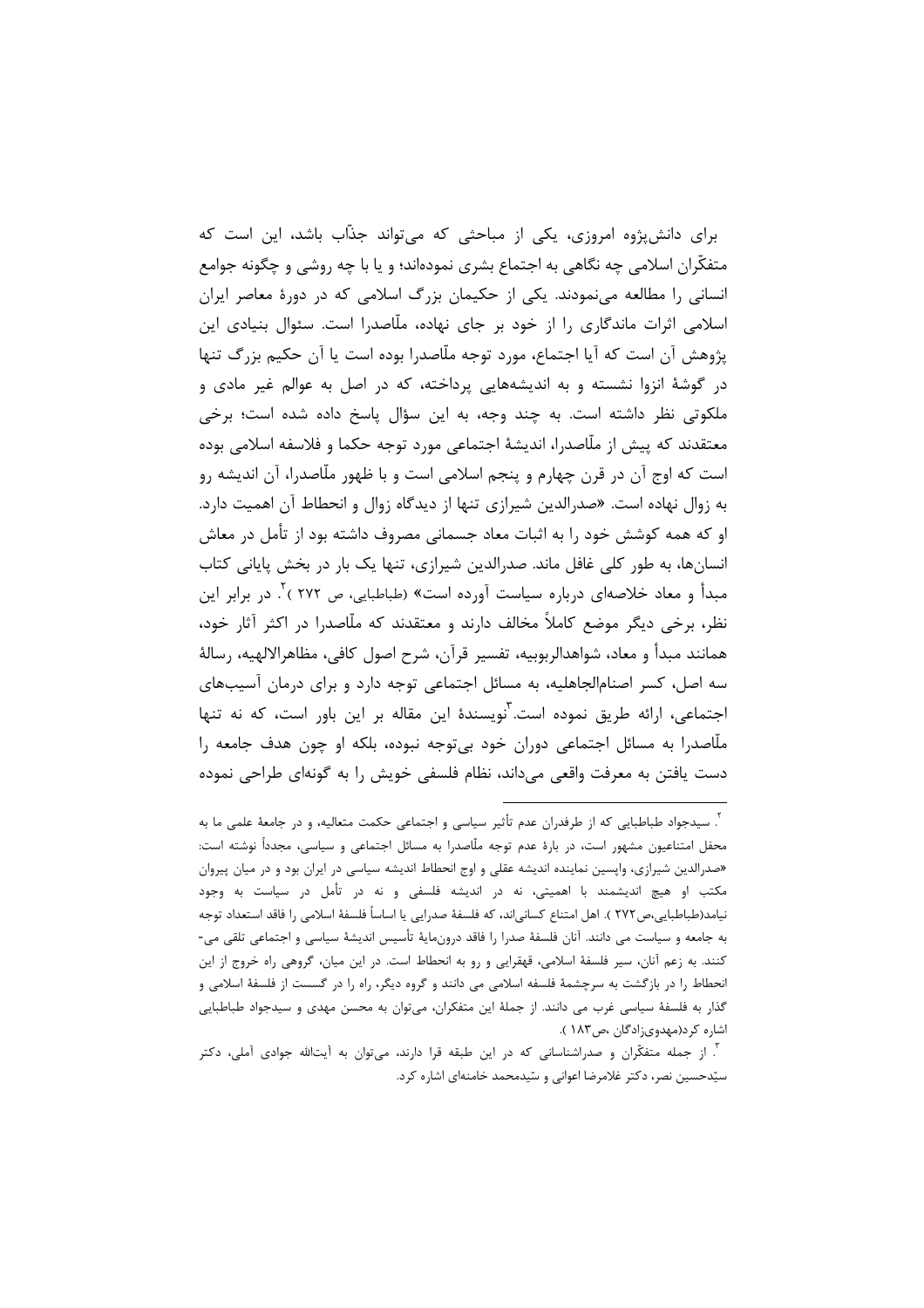که بتواند آسیبهای جامعه (از جهت معرفتی) خود را بر طرف نماید، و به عبارتی همین توجه به فساد (فکری و معرفتی) زمانه بوده است، که بسیاری از مسائل فکری و فلسفی را مطرح نموده است. نگارنده تلاش دارد با روش اسنادی و تحلیل محتوا و توصیف-گرایانه، این عقیده را اثبات نماید.

منشأ زندگی اجتماعی از دیدگاه ملّاصدرا

یکی از پرسشهایی که همواره برای متفکّران مطرح بوده، این است که چرا انسان به صورت گروهی و اجتماعی زندگی میکند؛ به عبارتی منشأ و سبب زندگی اجتماعی انسان در چیست؟ در پاسخ به این پرسش، دیدگاههای مختلفی مطرح شده است؛ برخی معتقدند که انسان در حالت عادی، به صورت فردی زندگی می کند و نیازهای مادی و اقتصادی، او را به سوی زندگی اجتماعی سوق میدهد؛ به عبارت دیگر انسانها در ابتدا به صورت فردی زندگی میکردهاند؛ اما بهتدریج با یکدیگر تفاهم نموده و زندگی جمعی را پدید آوردهاند، تا نیازهای مادی آنها را که بهتدریج پیچیدهتر میشد، برآورده سازد. در این دیدگاه، زندگی اجتماعی برای انسان به صورت اعتبار و قرارداد پدیدار شده است.<sup>۲</sup> به بيان شهيد مطهري: «يا اجتماعي آفريده نشده بلكه اضطرار و جبر بيروني، انسان را مجبور کرده است که زندگی اجتماعی بر او تحمیل شود، یعنی انسان به حسب طبع اوَّلِّي خود مايل است كه آزاد باشد و هيچ قيد و بند و تحميلي را كه لازمه زندگي جمعی است نیذیرد، اما به حکم تجربه دریافته است که بهتنهایی قادر نیست به زندگی خود ادامه دهد، بالاجبار به محدودیت زندگی اجتماعی تن داده است؛ و یا انسان، اجتماعی آفریده نشده اما عاملی که او را به زندگی اجتماعی وادار کرده اضطرار نبوده است و لااقل اضطرار عامل منحصر نبوده است، انسان به حکم عقل فطری و قدرت حسابگری خود به این نتیجه رسیده که با مشارکت و همکاری و زندگی اجتماعی، بهتر از مواهب خلقت بهره می گیرد، از این رو این «شرکت» را «انتخاب» کرده است. پس مسئله به این سه صورت قابل طرح است که زندگی اجتماعی انسان طبیعی است؟ یا اضطراري؟ يا انتخابي؟» (مطهري، ص ٢۶). بنا به ديدگاه ملّاصدرا، انسان موجودي است كه به طبع و ذات خودش، پذیرایی زندگی اجتماعی است. وی در کتاب مبدأ و معاد به-صراحت به این مطلب اشاره دارد. «انسان مدنی بالطبع است، یعنی حیاتش منتظم

<sup>&</sup>lt;sup>۴</sup>. بنگريد به : کاپلستون ، ج ۵ ،ص ۴۶ – ۱۴۸.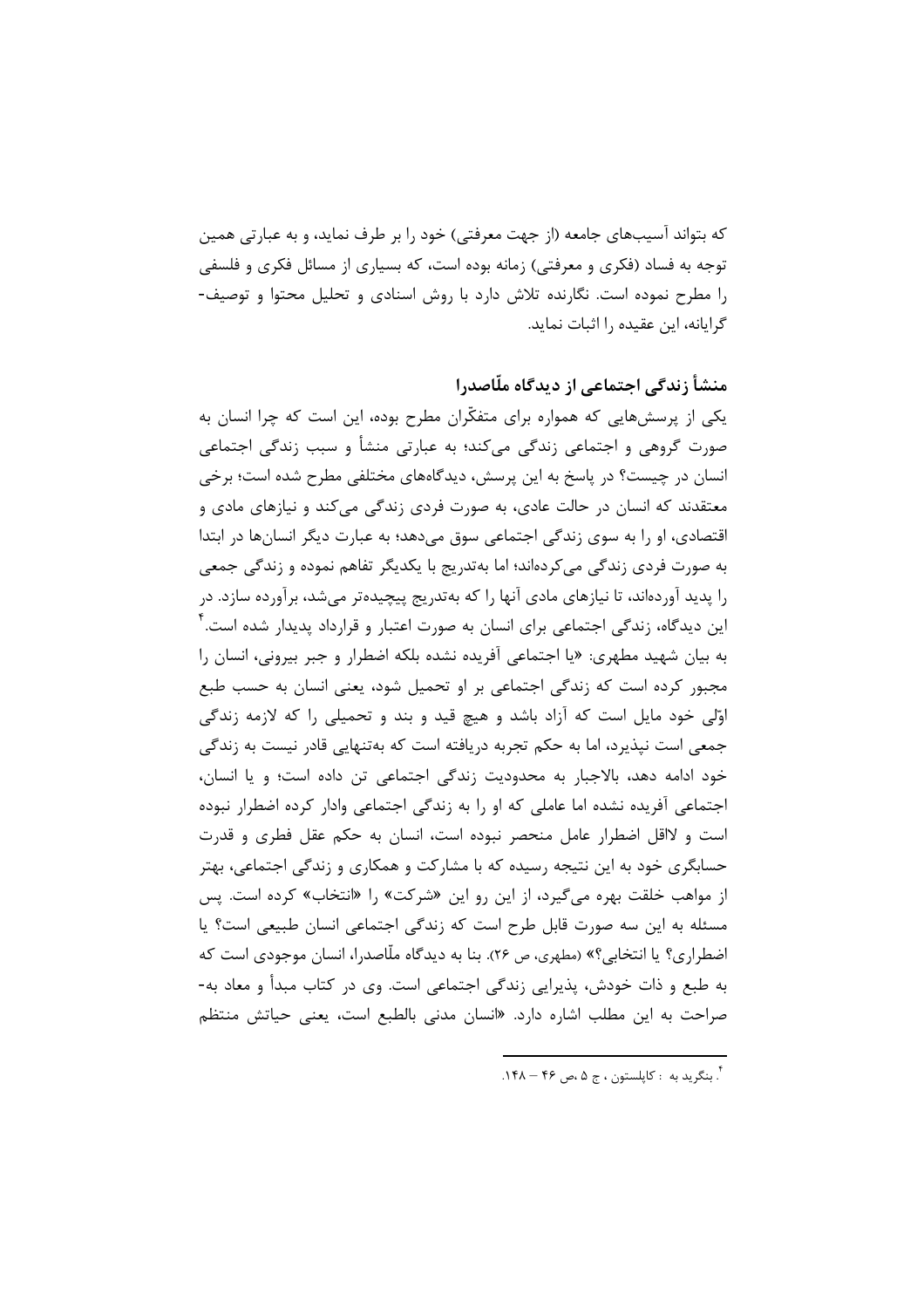نمي گردد مگر به تمدن و تعاون و اجتماع» (ملّاصدرا، ص ۵۵۷-۵۶۰). در اينجا اين پرسش مطرح میگردد، که ملّاصدرا به چه دلیل انسان را مدنی بالطبع میداند؟ آیا برای اثبات سخن خود، دلیل تجربی ارائه نموده است یا خیر؟ وی در کتاب شواهدالربوبیه، سبب مدنی بالطبع بودن انسان را بر اساس موازین فلسفی خود این *گ*ونه میداند: «انسان در وجود و بقای خویش نمیتواند به ذات خود اکتفا کند و از دیگران بینیاز باشد زیرا نوع منحصر در یک فرد و شخص خاص او نیست بنابراین نمی تواند در دار دنیا زندگی کند، مگر به وسیله تمدن و اجتماع و تعاون و لذا وجود و بقای او بهتنهایی ممکن نیست» (ملّاصدرا، ص ۴۹۱ ). به بیان دیگر، انسان به گونهای آفریده شده که برای زندگی در عالم طبیعت و رشد استعدادهای مختلف شهوانی و عقلی، نیازمند به هم نوع خود است. ارضاء نیازهای شهوانی، در گرو بودن نوع و رشد کمالهای عقلی که معرفت و علم می باشد، در گرو آن است که انسان از دغدغههای معیشتی آسایش داشته باشد، تا بتواند در این عرصه رشد نماید و همهٔ اینها وابسته به این است که انسانهای دیگری باشند تا نیازهای اولیهٔ او را تأمین نمایند. در این عبارت ملّاصدرا، نکتهٔ مهم دیگری نهفته است و آن اینکه افراد نوع بهتنهایی نمی توانند به کمال نوع دست یابند، مگر با بودن افراد دیگر.

## انواع جامعه از نظر ملّاصدرا

آنچه بین متفکّران مسلمان دربارهٔ انواع جوامع بشری شایع است، اینکه جامعهٔ انسانی را به دو گونه تقسیم می کنند؛ یا به گونهٔ قلمرو جغرافیایی و وسعت و یا از جهت اهداف و غایتی که جامعهٔ انسانی در نظر دارد. ملّاصدرا نیز به تبع اسلاف خود، این دو شیوه را براي تقسيم جوامع انساني پذيرفته است. او از جنبهٔ گسترهٔ جغرافيايي چنين ميگويد: «بعضی از آنها کامل است و بعضی غیر کامل؛ و کامل آن به سه قسم است : یکی عظمی، و آن اجتماع جمیع افراد ناس است در معموره زمین؛ و دوّم وسطی، مثل اجتماع امتی در جزوی از معموره زمین؛ سیم صغری، مانند اجتماع اهل یک شهر در جزئی از مسکن یک امت؛ و اجتماع غیر کامل، مانند اجتماع اهل ده و اهل محله یا کوچه یا خانه. وفق آنست که قریه خادم مدینه است و محله جزو آن است و کوچه جزء محله است و خانه جزو کوچه است و جمیع اهل مداین و مساکن امتها اجزاء اهل معمورهاند» (ملّاصدرا، ص٤٠ه)؛ اما ملّاصدرا از جهت غايت و ارزش نيز جوامع بشرى را به فاضله و غير فاضله تقسيم نموده است: «خير افضل و كمال اقصى رسيده مى شود به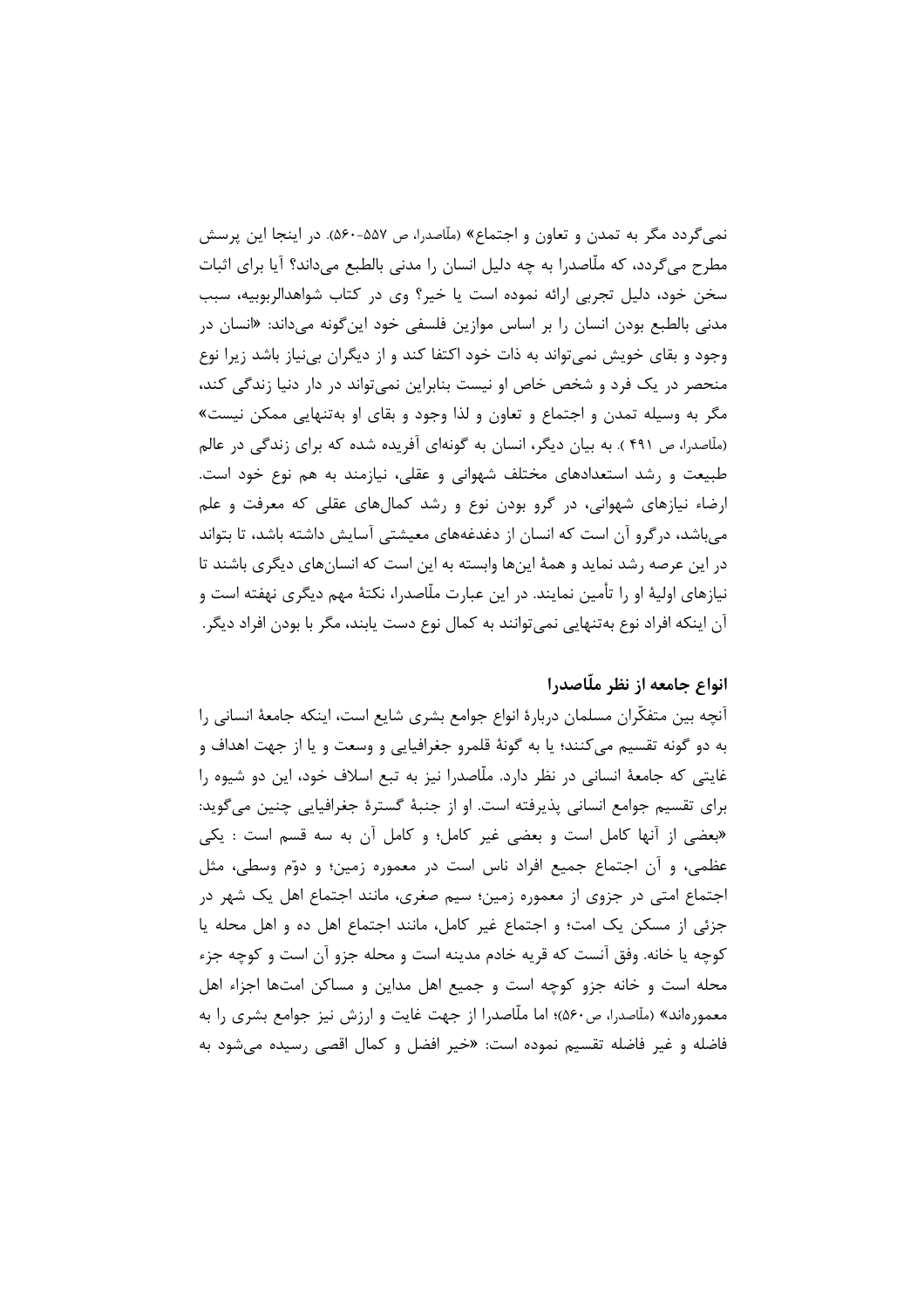مدینه فاضله و امت فاضله که همه شهرهای آن امت اعانت مینمایند یکدیگر را بر نیل غايت حقيقه و خير حقيقي، نه در مدينه ناقصه و امت جاهله كه در رسيدن به شرور یکدیگر را اعانت نمایند» (ملّاصدرا،ص۵۶۰ ). به عبارت دیگر، ملّاصدرا بر اساس اینکه جامعهٔ بشری در زندگی اجتماعی خود چه هدفی را برای خود تعیین نموده باشد، آن را به فاضله و غیر فاضله تقسیم نموده است. فاضله، جوامعی است که مردم و نظام آن جامعه به سوی کمال حقیقی انسان حرکت می کنند و غیر فاضله، جوامعی هستند که مردم به سوی چیزی غیر از کمال واقعی در حرکت میباشند. برای اینکه بدانیم کمال و سعادت ملّاصدرا برای انسان چیست، باید بدانیم که او انسان را موجودی روحانی و جسمانی میداند؛ به عبارت دیگر انسان موجودی است، که هم دارای نیازهای مادی و هم دارای نیازها و گرایشهای غیر مادی و عقلانی است. «ذات انسان از دو گوهر ساخته شده است: یکی نورانی که نفس است و دیگر ظلمانی که جسد است. نفس زنده، دانا، کارگر و فرارو است و جسد مرده، نادان است» (ملّاصدرا،ص ۳۵ ). بعد جسمانی انسانی، از قوای شهوت و غضب تشکیل شده است که وظیفهٔ حفظ بقای فردی و نوعی او را در طبیعت بر عهده دارند و امور ملایم با طبع را جذب و امور ناملائم با طبع را دفع می کنند. عقل نیز بعد نورانی انسانها را تشکیل میدهد و آن قوّه نیز، دارای کمال و سعادتی است که به دست آوردن آن، باعث لذت عقلانی و از دست دادن آن، باعث الم می شود.«کلیه حکما متفقند بر اینکه لذت و خیر و بهجت و سرور هر قوهای از قوای نفسانیه در ادراک امری است که ملائم طبع اوست و الم و شر و ناخشنودی او در ادراک امري است كه نامطلوب و ضد طبيعت اوست» (ملّاصدرا، ص ٣۶۵). در انديشهٔ ملّاصدرا، آنچه باعث لذت شهوانی می شود، ممکن است باعث الم عقل و دوری از کمال او گردد؛ بنابراین انسان برای ملّاصدرا موجودی است که ابعاد و لذتها و المهای مختلف را در خود جای داده است؛ اما سعادت حقیقی برای ملّاصدرا نه در گرو لذت شهوانی و کمال قواي غضب، بلكه در گرو لذت و كمال قوّة عقل است و كمال قوّة عقل نيز، براي او معرفت و دانش است. «حصول کمال برای انسان و برتری و مزیت یافتن آن بر دیگران بستگی به دانش و عمل به مقتضای آن دارد، و نه چیز دیگر» (ملّاصدرا، ص ۳۶). البته ملّاصدرا هر دانشی را کمال انسان نمیداند<sup>۵</sup>. برای او دانشی مدّ نظر است و می¤واند

<sup>&</sup>lt;sup>0</sup>. ملّاصدرا در مقدّمهٔ کتاب شرح الهدایه الاثیریه به سبک مرسوم حکما، حکمت را به عملی و نظری تقسیم می کند. حکمت نظری را به علم اعلی، طبیعی، منطق و ریاضی تقسیم میکند و حکمت عملی را به اخلاق، تدبیر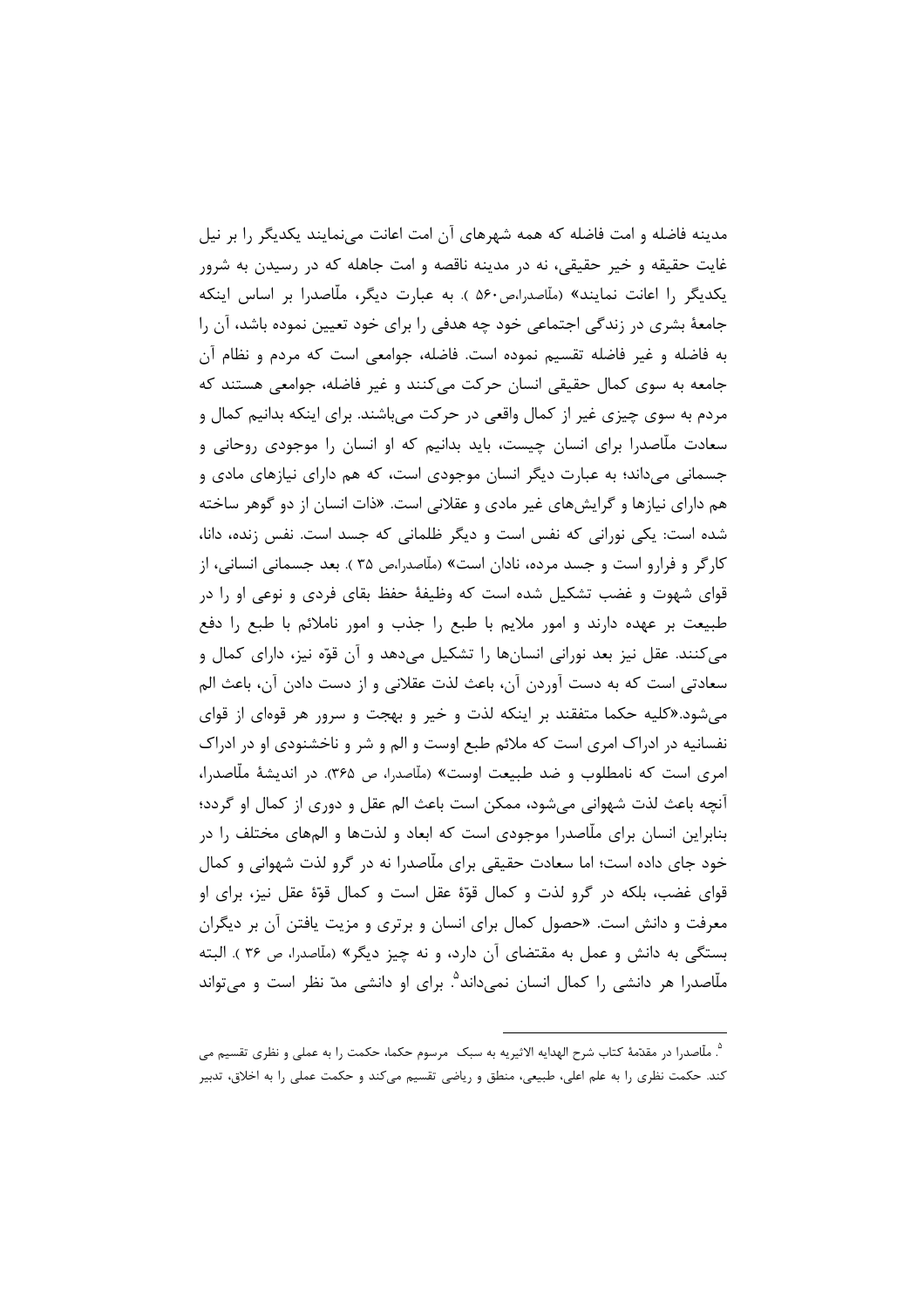انسان را به کمال برساند، که متعلّق آن، عالی ترین و برترین موجود باشد و چه موجودی بالاتر، زیباتر و عظیمتر از خداوند. «دانشی که انسان را بدان برتری و کمال حاصل شود و با دارا بودن آن از همپایگی حیوانات تا درجه ملائکه مقربین بالا رود هر دانشی نیست؛ بسیاری از دانشها که بیشتر دانشمند خواندگان خود را بدان مشغول میدارند از قبیل حرفههاست، و دانشی که در آخرت بکار آید همانست که علمای آخرت بدان همت می گمارند و علمای دنیا از آن رو گردانند، یعنی شناخت خداوند و صفات و افعال و کتابها و پیامبران او و شناخت روز قیامت و نفس انسانی و چگونگی استکمال و ترقی آن از جایگاه حیوانات که در معرض فنا و نابودیاند تا قرارگاه ملکوت و روحانیان که همیشگی و جاویدانند» ٔ(همان، ص ۳۶ ). به همین دلیل، ممکن است در جامعهای معرفتها و دانشها و علوم مختلف وجود داشته باشد؛ اما چون به کمال قوّة عقل که همان مشاهدهٔ ذات و صفات الهی است، نیرداخته باشند، آن جامعه سعادتمند و رستگار نباشد و در طبقهٔ جوامع غیر فاضله قرار گیرد. «شقاوت حقیقی یا به علت نقصان و قصور غریزه و فطرت شخص از ادراک مراتب عالیه وجود است و یا به علت طغیان و غلبه اوصاف و احوال متعلق به بدن از نوع معاصی و نافرمانیهای صادر از ناحیه حواس ظاهري است مانند فسق و فجور و ارتكاب مظالم » (ملّاصدرا، ص ٣۶۸). بنابراين در انديشهٔ ملَّاصدراً زمانی که مردم یک جامعه در پی ارضا و افراط در امیال شهوانی و غضبی خود باشند، آن جامعه سعادتمند و فاضله نیست و راه انحراف و دوری از حق را طی میکنند. چنین مردمی در این جوامع، ولایت و رهبری طاغوت و شیاطین را خواهند پذیرفت؛ «بنابراین کسی که ولایت خدا را داشت و دوستدار ملاقات پروردگار بود اوامر شرعی و تكليف ديني را اجرا كرد چنين كسي از ولايت الهي برخوردار است و البته خداوند به صالحان ولایت میدهد و کسی که از تکالیف دینی و اوامر شرعی تجاوز کرد طغیان کرده است و ولایت طاغوتها را پذیرفته است و هوای نفس را پیروی کرده است» (ملّاصدرا، ج ۷، ص ۱۸۰).

منزل و حکمت مدنی (که در دو بخش سیاست و نوامیس طبقهبندی می شود )تقسیم نموده است( ملّاصدرا، ص ٧). وي در كتاب اكسير العارفين بر اساس نگاه اشراقيون، دانشها را به دنيوي و اخروي تقسيم مي نمايد. دنيوي شامل : علم اقوال، علم اعمال، علم احوال است. علم اقوال، شامل الفبا، صرف، نحو، عروض، معاني، بيان و منطق و علم اعمال، شامل کشاورزی، بافندگی، معماری و مکانیک و کیمیا، علم خانواده، سیاست، حقوق، شریعت و اخلاق است و علم احوال و افكار ، شامل علم برهان، رياضي ، هندسه ...است. بنگريد به: شريف، ج٢ ،ص ۴٨١. گ همچنین بنگرید به: ملّاصدرا ، ص ۲.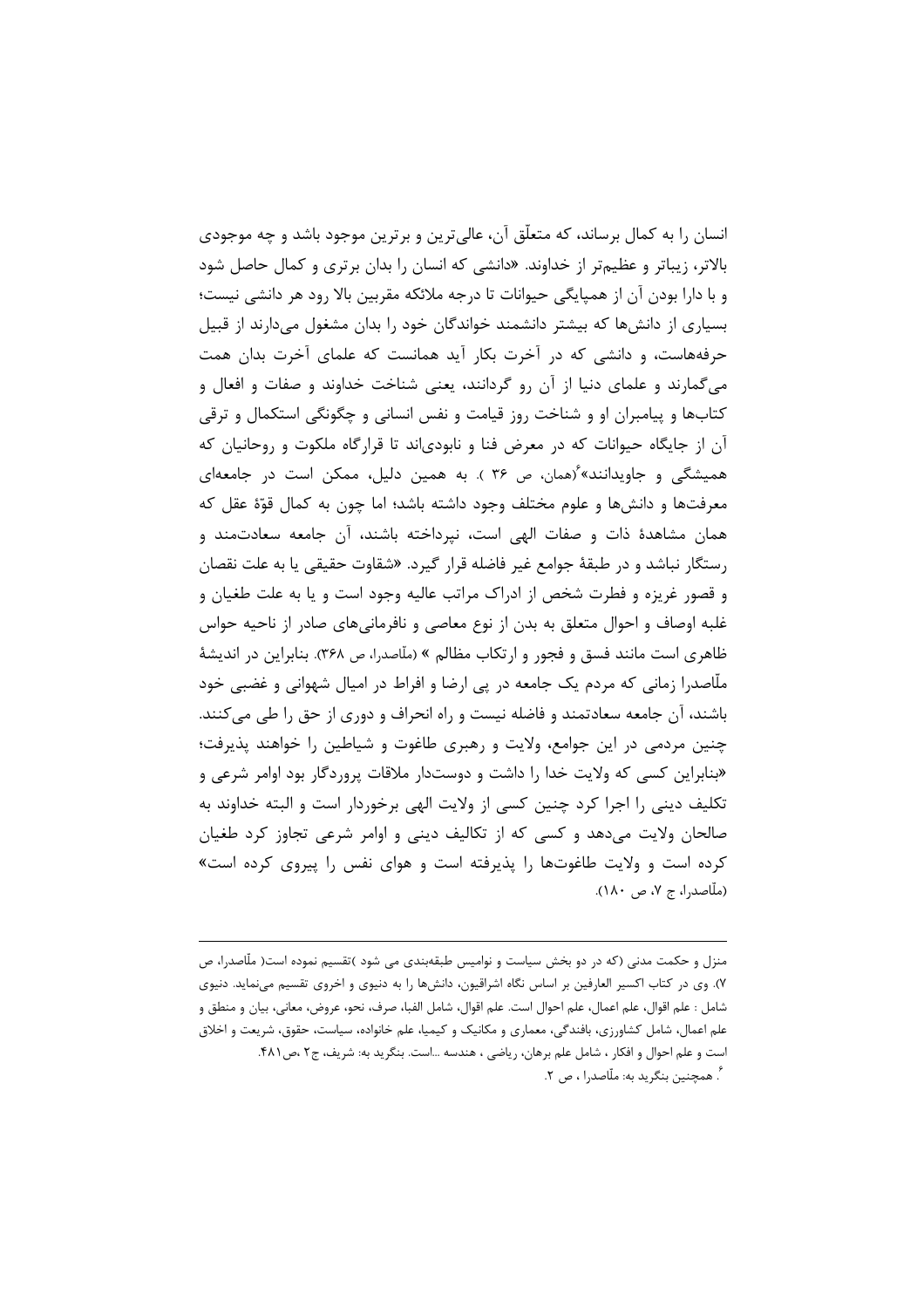تقسیم:ندی ارایه شده از سوی ملّاصدرا برای انواع جوامع انسانی از جهت غایت و هدف، با تقسیم فارابی تفاوت دارد. فارابی جوامع غیر فاضله را به سه دستهٔ فاسقه، ضالّه و جاهله و هر یک از آنها را به شش نوع ضروریه، نذاله، خسیسه، کرامیه، تغلبیه و حریه تقسیم نموده است<sup>۷</sup>؛ اما ملّاصدرا از جوامع جاهله، فاسقه و ظالمه سخن به میان آورده است. «رئيس اول به قوه حساسه و محركهاش مباشر سلطنت گردد و احكام الهيه را جاری گرداند و با دشمنان خدا محاربه کند و دفع دشمن را از مدینه فاضله و با مشرکین و فاسقین از مدینه جاهله و ظالمه و فاسقه مقاتله کند تا برگردند به سوی امر خدا» (ملّاصدرا، ص ۵۶۳ ). اینکه چه جامعهای برای ملّاصدرا ظالمه، فاسقه و جاهله است، مشخص نیست؛ اما به طور کلی از آنچه در مورد سعادت انسان گفته شد، روشن می شود هر جامعهای که غیر از کمال عقلانی و معرفت حقیقی هدف دیگری داشته باشد، جزء این طبقه است؛ حال یا در این جامعهها شهوات غالب است یا امیال قوای غضب و یا هر دوي آنها.

آسیبشناسی ملّاصدرا از جامعهٔ ایران عصر صفویه

برخی گمان می کنند، که ملّاصدرا به اجتماع زمان خود توجه نداشته و از مسائل اجتماعی دوران خود غافل بوده است؛ اما به نظر نگارنده نه تنها ملّاصدرا مسائل اجتماعی زمان خود را رصد میکرده و از آسیبهای مختلف اجتماعی زمان خود آگاه بوده، بلکه برای درمان و از بین بردن معضلات اجتماعی زمان خود ارایهٔ طریق و برنامه نیز نموده است. وی در ابتدای کتاب کسر اصنام|لجاهلیه آورده است: «در این زمان که تاریکیهای نادانی و نابینایی در شهرها پراکنده شده و کوتهفکری و نادرستی همه آبادی را فراگرفته است، گروههایی را می بینم که با تمام توان خویش در عقائد و گفتار به نادانی و هذیان گرائیدهاند و بر فسادگری در کردار اصرار دارند»^(ملّاصدرا،ص ۲۳). از این عبارت ملّاصدرا چنین استنباط می شود، که او نهتنها جامعهٔ زمان خود را جزء جوامع فاضله نمی،داند، بلکه زبان در نقد شرایط دورانش بسیار تند است. وی در ابتدای اسفار اربعه در اینباره چنین می گوید: «من گرفتار مردمی گشتهام که فهم و دانش از افق وجودشان غروب کرده و دیدگانشان از نگرش به انوار حکمت و رازهای آن از تابش انوار

- <sup>۷</sup>. بنگريد به: فارابي ، ص ۲۶۵– ۲۸۹ .
	- ^. بنگريد به : ملّاصدرا ،ص ١٠ .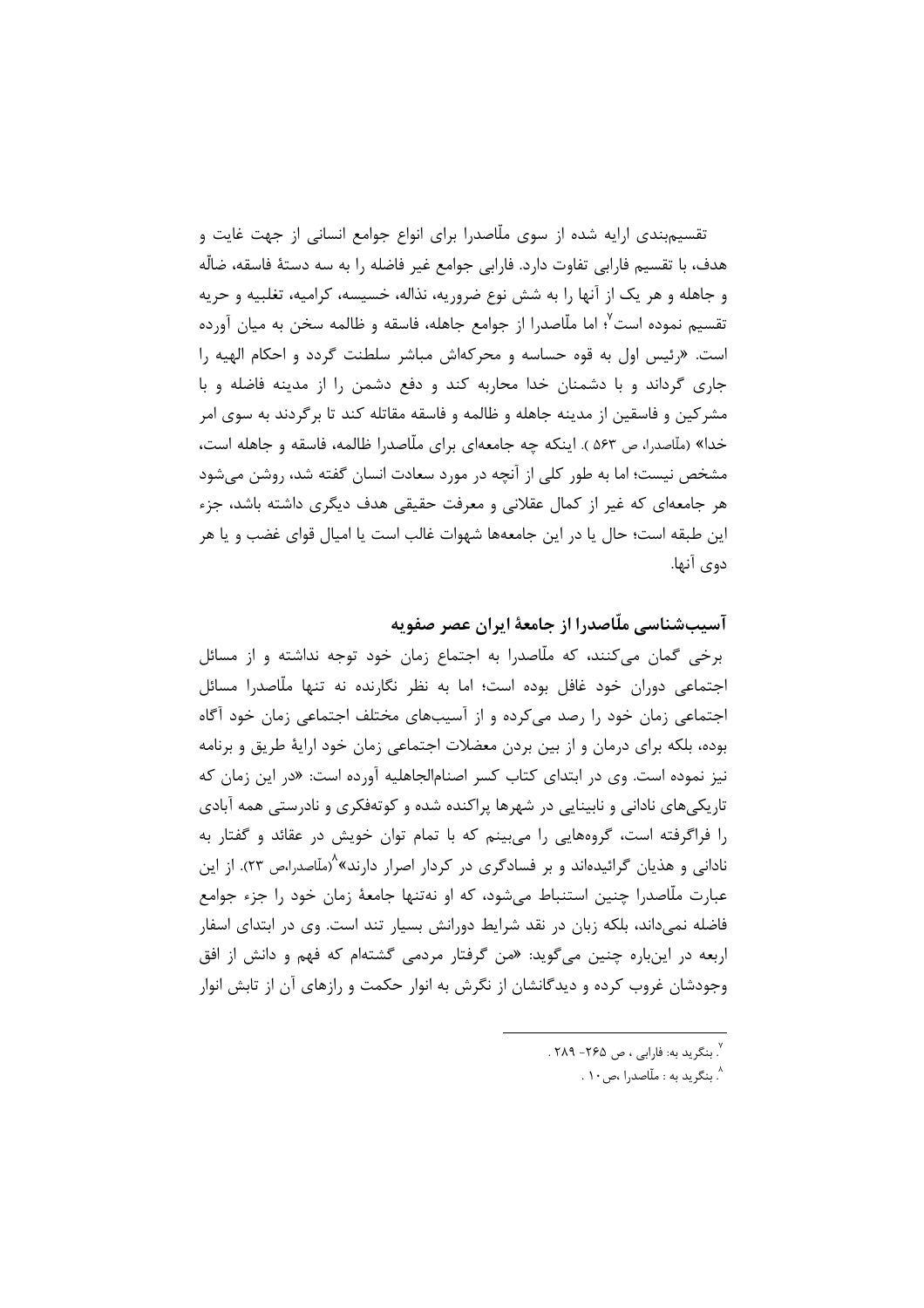معرفت و آثار آن نابینا و کور است، آنان تذکر در امور ربانی و اندیشیدن در آیات سبحانی را بدعت میشمارند و مخالفت با مردم عادی و فرومایگان را گمراهی و مکر مینامند...در این حال جهل و نادانی رایت برافراشته و نشانههای خویش را آشکار ساخته و جاهلان، دانش و برتری آن را از بین برده و عرفان و اهل آن را خوار شمرده و از حکمت روی برگردانده و از روی ستیز و انکار آن را از اهلش باز میدارند» (ملّاصدرا، ج ۱، ص ٩-٧). برتري اهل علم در جامعه باعث شده است، كه عوام مردم از علما و دانشمندان پیروی نمایند و این تأثیر باعث تغییر رفتار و فساد مردم میشود. به نظر نگارنده، ملّاصدرا رواج دو سنخ تفکر را برای کمال جامعه مضر میداند و در بیشتر آثار خود تلاش نموده، که با این افکار مضرّ به حال اجتماع مبارزه نماید. اولی رواج اندیشههای ظاهرگرایی در دین که وجود معارف باطنی و عمیق دین را انکار میکنند، و دیگری شایع شدن اندیشههای باطنی منهای شریعت در جامعه است. به عبارت دیگر، ملّاصدرا توجه به این نکتهٔ مهم دارد که هر اندیشهای دارای تأثیرات و اثرات اجتماعی خاصی است. رواج اندیشههای ظاهرگرایی در اجتماع، یک تأثیر دارد و شیوع اندیشههای باطنی و عرفانی بدون توجه به شریعت، اثر دیگری. در نظر ملّاصدرا، رواج و شیوع آن اندیشهها در اجتماع، باعث می شود که مردم جامعه «دارای عقلی ضعیف، طبعی خشن، فکری عصیانگر و قلبی سخت باشند که نه پذیرای نقشهای علمی است و نه آمادگی تجلیات قدسیه را دارا است، … اینان علاوه بر داشتن طبیعتهای خشن و عقلهای سست و نداشتن نفوس لطيف سرگرم لذات نيز هستند. نفوس خود را به شهوات آلودهاند و عمرهای خویش صرف شنیدن لهوها کنند، و در خوردن چیزهای شبههناک مبالاتی ندارند— چون غذاهای ظالمان و حکام زورگوی و دزدان و دیگر افرادی که حلال از حرام نشناسند – و اموال خود یا خوراک احشامشان را از هر راه که آسانتر باشد و رایگان فرا چنگ آید بدست آرند»<sup>۹</sup>( ملّاصدرا، ص ۴۲). در نظر ملّاصدرا، آنها که دعوی این را دارند که به حقیقت رسیدهاند و احکام ظاهری دین را به کنار نهادهاند و از هوای نفس پیروی می کنند، نه تنها خود را به ظلمت و تاریکی بردهاند، بلکه باعث گمراهی سایر مردم شده-اند. او خاطر نشان می کند که اینها متوجه این نکته نیستند که پیامبرانی که از طرف خداوند به رسالت مبعوث شدهاند، خود مأمور بودند که تا آخرین لحظه در زندگی از هوای نفس پرهیز نمایند و دستورات خداوند را موبهمو اجرا نمایند. «چه بی مغز است آن

۹.<br>۹. همچنین بنگرید به : ملّاصدرا ، ص۱۲۴ .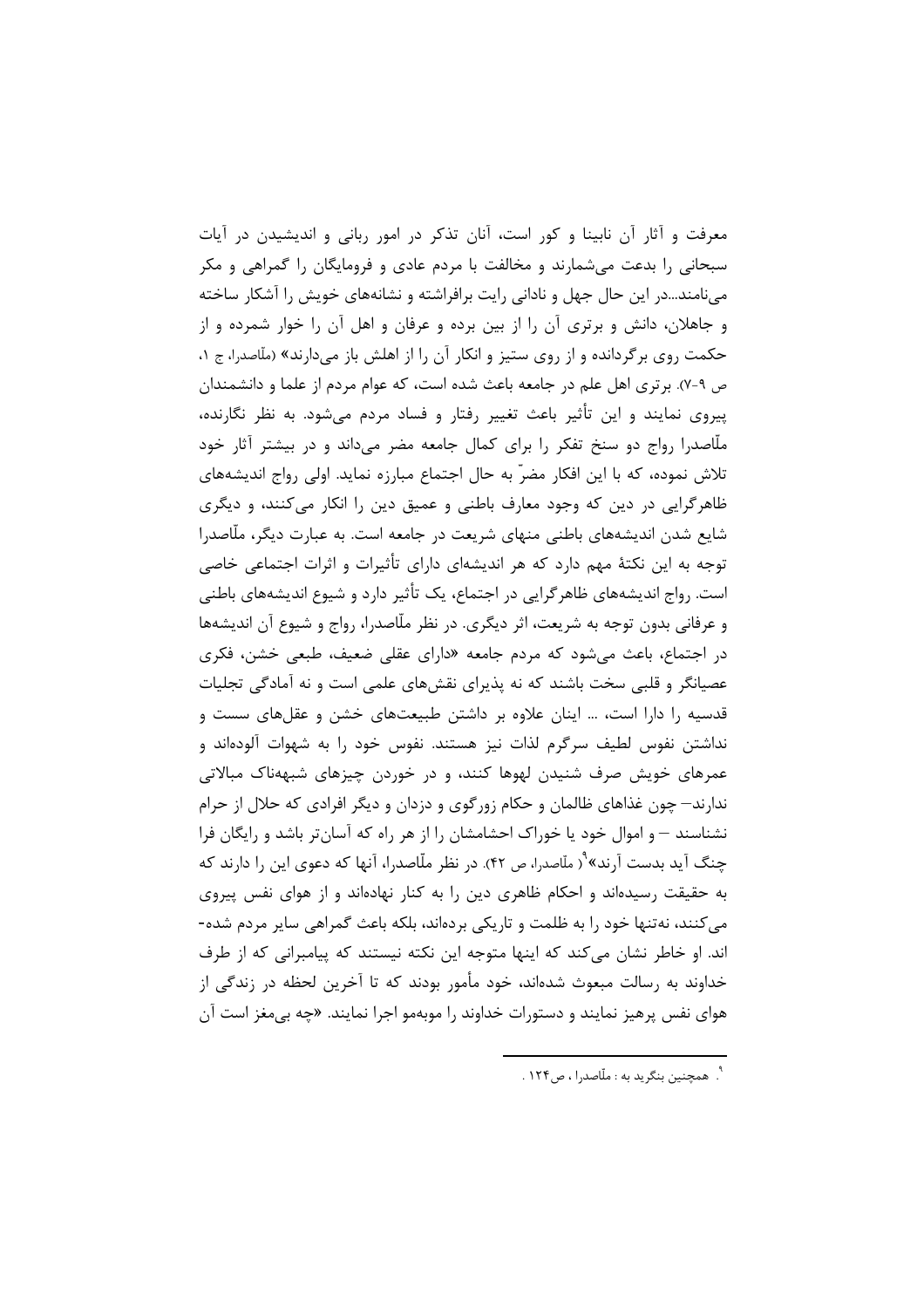مدعی علم و تقوائی که میپندارد متابعت هوای نفس ضرری نمیرساند. آیا این احمق سفیه کتاب خدا را ننگریسته و آیات قرآن را با توجه و ایقان تلاوت نکرده است تا ببیند خداوند تعالی چگونه پیامبران خود را که دوستترین حق نزد اویند از پیروی هوای نفس بر حذر داشته است» (ملّاصدرا، ص ۲۸). در نظر ملّاصدرا، این افراد که خود را واصل به حق میدانند و دست از عمل به کتاب خداوند برداشتهاند، با برخی فریبها و شعبده-ها و شطحیات باعث گمراهی مردم شده و رهبری خلق را به دست گرفتهاند، و همین سخنان بي پايه باعث انحراف جامعه و مردم از معرفت و كمال حقيقي شده است. ملَّاصدرا نه تنها با صراحت از این گونه افراد نقد میکند و تفکر آنها را باطل میشمارد و در راستای تعالیم الهی نمیداند، بلکه از این که این افراد رهبری و هدایت مردم را بر عهده دارند و باعث شدهاند مدینهٔ غیر فاضله شکل یابد، به مبارزه برخاسته است و تلاش می کند نشان دهد که این *گ*ونه افراد، شایستگی رهبری و هدایت مردم را ندارند. «واضح است که اگر کسی شرائط فضل و علم را دارا نبود و یا اضداد آن شرائط درو موجود باشد صلاحیت رهبری را ندارد، و نتوان به خاطر اینکه گروهی گمان وجود مزایای علمی درو دارند او را مقتدا به حساب آورد» (ملّاصدرا، ص ۴۲). ملّاصدرا نه تنها این افراد را مورد نقد قرار داده و رهبری آنها را برای مردم و دین مضر میداند، از کسانی که در شریعت دین توقف کرده و به ظاهر بسنده نموده و مردم و خودشان را از رسیدن به باطن و عمق دین محروم کردهاند، به شدت انتقاد میکند و همانگونه که گروه قبلی را طرد می نماید، وجود این افراد را هم در رهبری مردم در جامعه مضر میداند و آنها را عالم حقیقی نمی داند. «کسانی که در این زمانه خویشتن را به مقام مرشدیت و خلافت منصوب نمودهاند احمقهایی ناآشنا به روشهای معرفت و رستگاری و استکمال نفس و مستقیم داشتن آنند. بیشتر اینان بر این باورند که صور ادراکیه را باید نفی نمود و درهای معارف و علوم که مثالهایی موجودات خارجیهاند بسته باید بدین گمان که این کارها جوینده , ا از این ها دور ساخته ...» (ملّاصدرا، ص ۵۳).

دلیل اینکه ملّاصدرا هم مدّعیان دروغین عرفان و هم علمای ظاهری بیءمق را برای اصلاح و هدایت مردم لایق نمی داند، آن است که او معتقد است که اعمال شرعی باعث به وجود آمدن حال و آن نیز باید باعث ایجاد معرفت بشود. ملّاصدرا تصریح می کند که در نزد ظاهربینان و کوتهاندیشان، علوم، مقدّمهٔ احوال و احوال مقدّمهٔ کردارند و از این روی است که کردار در نزد آنان برتری دارد، در حالی که نزد آنان که بینشی ژرف و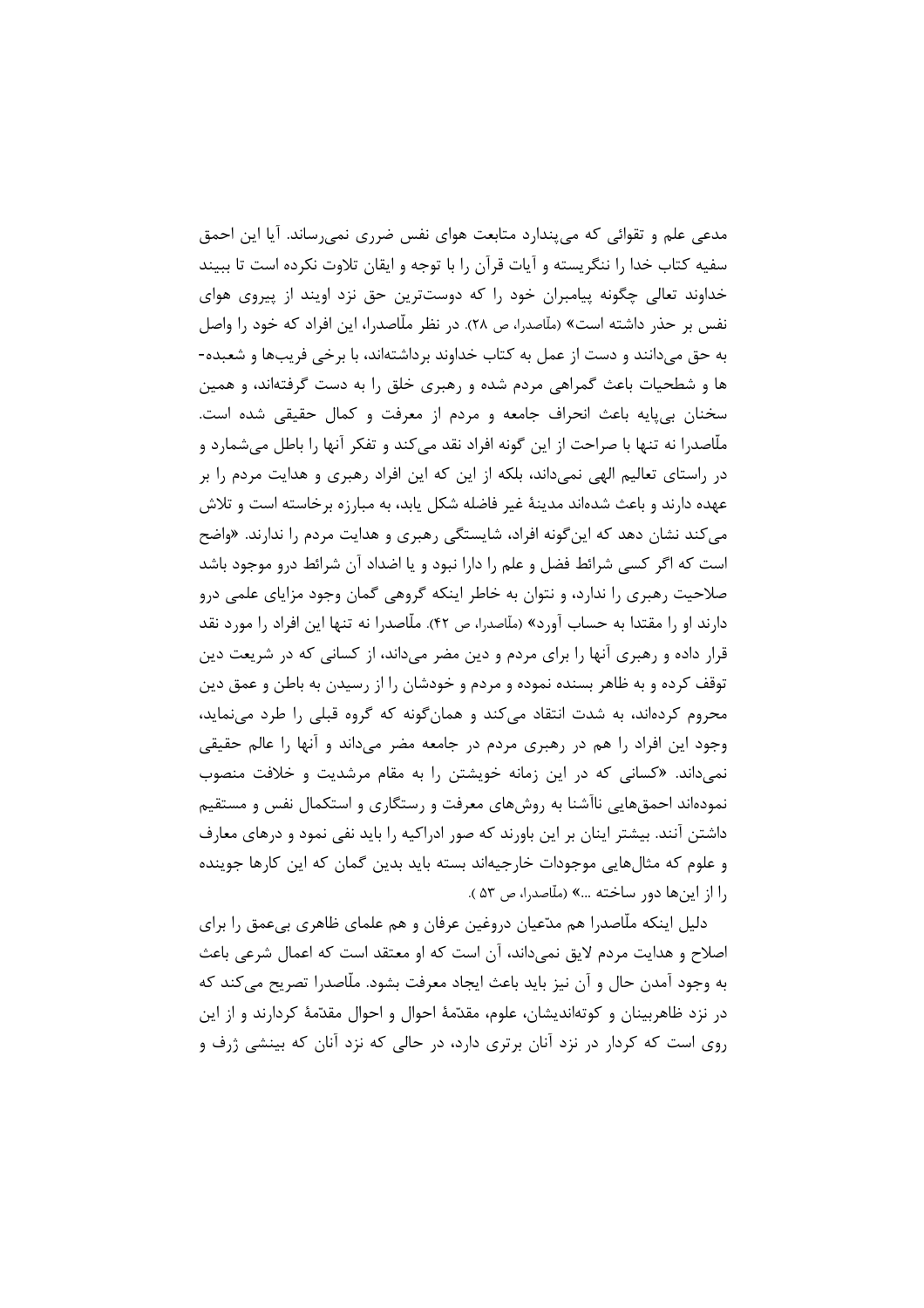خمیرهای نورانی دارند، حرکات و کردار برای صفات و احوال است و اینها برای علوم و معارف. `` عبارت ملّاصدرا در اینباره این است که: «اعمال نیکو در صفا و روشنی قلب مؤثرند، و قلب در اثر پاکیزگی و جلای خود از زنگارها و ناپاکیها آمادهٔ گرفتن نور معرفت و هدایت شود، آخرین هدف و غرض از هر کرداری نیز همین است» (ملّاصدرا، ص ۸۸ ). برای توضیح باید گفت، که چون انسان از دو بعد مادی و معنوی تشکیل شده است، و همان طور که در صفحات قبل گفته شد، کمال هر یک از آن قوا، با قوّهٔ دیگری تعارض دارد. كمال قوّة عقل، مشاهدة عالم عقل و اتحاد با آن عوالم و در نهايت معرفت به ذات و صفات خداوند است. در اندیشهٔ ملّاصدرا، همهٔ آدمیان توانایی این را دارند که به این درجه از معرفت دست یابند؛ اما به واسطهٔ آن که از بعد جسمانی برخوردار هستند و همانند حیوانات به ارضاء امیال میپردازند، همین توجه بیش از حد به عالم مادّه و ارضاء اميال شهواني و غضبي، آنها را به همان نسبت از كمال قوّة عقل باز میدارد. برای اینکه انسان از این مرحله به در آید، از طرف خداوند دستورات و قوانینی تنظيم شده است، تا بدان وسيله كمال قوّة عقل در عين حفظ لذات شهواني و غضبي به دست آید. به عبارتی، دستورات و اعمال دینی به گونهای تنظیم شده، که اگر کسی آنها را مستمر انجام دهد، قلب او از کدورات و حجابهای شهوانی و دنیوی پاک میگردد. خود این پاک شدن نفس، باعث به وجود آمدن صفات و حالات فرشتهگون در انسان میشود و هنگامی که این صفات و حالات در انسان پدید آمد، قلب او مهیای پذیرش و مشاهدهٔ حقایق عوالم غیب میشود. در اندیشهٔ ملّاصدرا هنگامی که این شرایط برای انسان به وجود آمد، او به معرفت و حکمت دست می یابد. «برترین نتیجهای که کردار و حرکات انسانی – اعم از بدنی و نفسانی – و همچنین هدف تفکرات و دگرگونیهای نفسانی از حالات و علوم شناخت هستی است، و برترین دانش که همگی دانشها در خدمت او باشند و او به استخدام هیچ دانشی در نیاید و بلکه همه دانشها بمانند شاخه-های اوپند علم الهی است، که در حقیقت سرور همه علوم و معارف مبدأ و معاد است و همچنین هدف همه حرفهها و صنایع و مدار همگی بر آنست و دیگر علوم کارگزار و بندگان اويند» (ملّاصدرا، ص ٧٣ )؛ بنابراين ملّاصدرا هدف نهايي انسان و جامعهٔ انساني را معرفت و دانش الهي مي داند؛ پس كساني كه بدون عمل ادعاى دانش مي كنند و كساني که غايت را تنها عمل مي دانند و به معرفت و دانش توجه ندارند، در نظر او جزو حکيمان

۰۰.<br>۰<sup>۰ (</sup>. بنگرید به : لک زایی ،ج۴ ،ص۳۰۸ .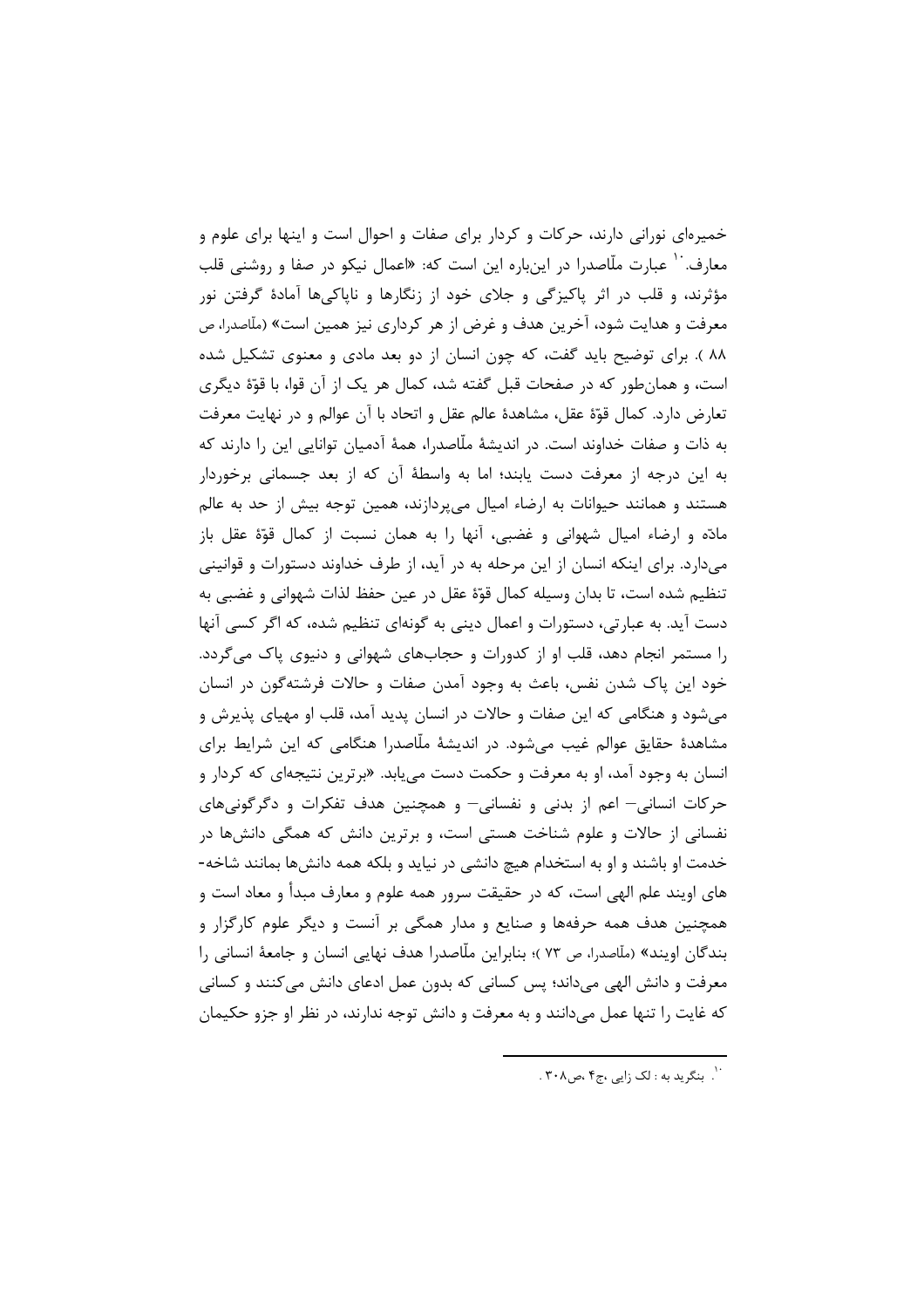و دانشمندان نیستند و آنها را دروغ گویان و مدّعیانی بیش نمیداند و حتی بالاتر آنها را دجّال به شمار میآورد، که از مخالفین و مبارزین با امام عصر هستند. «این هر دو گروه دجالوار در ادراک حقایق یکچشمیاند، جز اینکه گروهی را چشم راست نابیناست و آن دیگر را چشم چپ کور و عارف محقق را دو چشم بیناست که به همه چیز درست مینگرد، نه چون حشویان و باطنیان یک چشم است، و نه چون اشعریان و معتزلیان مبتلا به ضعف بینایی. نه به بی چشمی جاهلان گرفتار و نه کوری عوامش دامن گیر و نه چون مادهپرستان به درد چشم مبتلا. او پاس هر دو جانب را میدارد و هیچ نشاتی را وا نمیگذارد و احکام هیچ عالمی را رها نمیکند.» (ملّاصدرا، ۵۹ )؛ بنابراین در اندیشهٔ ملَّاصدرا عالم واقعي كسي است، كه هم به ظاهر توجه دارد و هم به باطن؛ يعني هم به چشم حس توجه دارد و هم به چشم عقل، و هر یک را در جای خود استفاده می کند. چنین کسی نزد ملّاصدرا حکیم نامیده می شود و کسی است، به مقام حکمت رسیده است.<sup>۱۱</sup>در نظر ملّاصدرا تنها کسی که شایسته سروری و رهبری است، حکیم الهی است. «حکیم الهی و عارف ربانی سرور عالم است و به ذات کامل خود که منور به نور حق است و فروغ گیرنده از پرتوهای الهی است، سزاوار است تا نخستین مقصود خلقت و فرمانروا بر همگی خلایق و مخلوقات دیگر به طفیل وجود او موجود و فرمانبردار اوامر اويند» (ملّاصد,ا، ص ٧٣ ).

راهکار ملّاصدرا برای رفع آسیبهای جامعهٔ عصر خود

همان گونه که در مباحث پیشین گذشت، ملّاصدرا با دقت تمام حوادث اجتماعی و رفتارها و حرکات اجتماعی مردم زمان خود را مشاهده میکند و با جدّیت در صدد این است که برای معضلات اجتماعی ارائهٔ طریق نماید. او سبب رفتارهای اجتماعی مردم زمان خودش را در اثریذیری آنها از دو نوع تفکری که از طرف ظاهرگرایان و عارفان دروغین ترویج میشود، میداند و همهٔ مشکل آنها را در این میداند که به معرفت واقعی که باعث هدایت جامعه می.شود، دست نیافتهاند. «بزرگترین حجاب نفس از پروردگارش عدم شناخت گوهر خویش و عالم و مبدأ و معاد خود است و نادانی او نیز از گرفتگی و زنگی که ذات او را گرفته است سرچشمه میگیرد که در اثر کارهای زشت و نایسند و اخلاق و ملکات پست در گوهر او نفوذ کرده است» (ملّاصدرا، ص ۴۵ ). وی برای

<sup>&#</sup>x27;'. بنگرید به : ملّاصدرا ،ج ۷،ص ۱۵۹.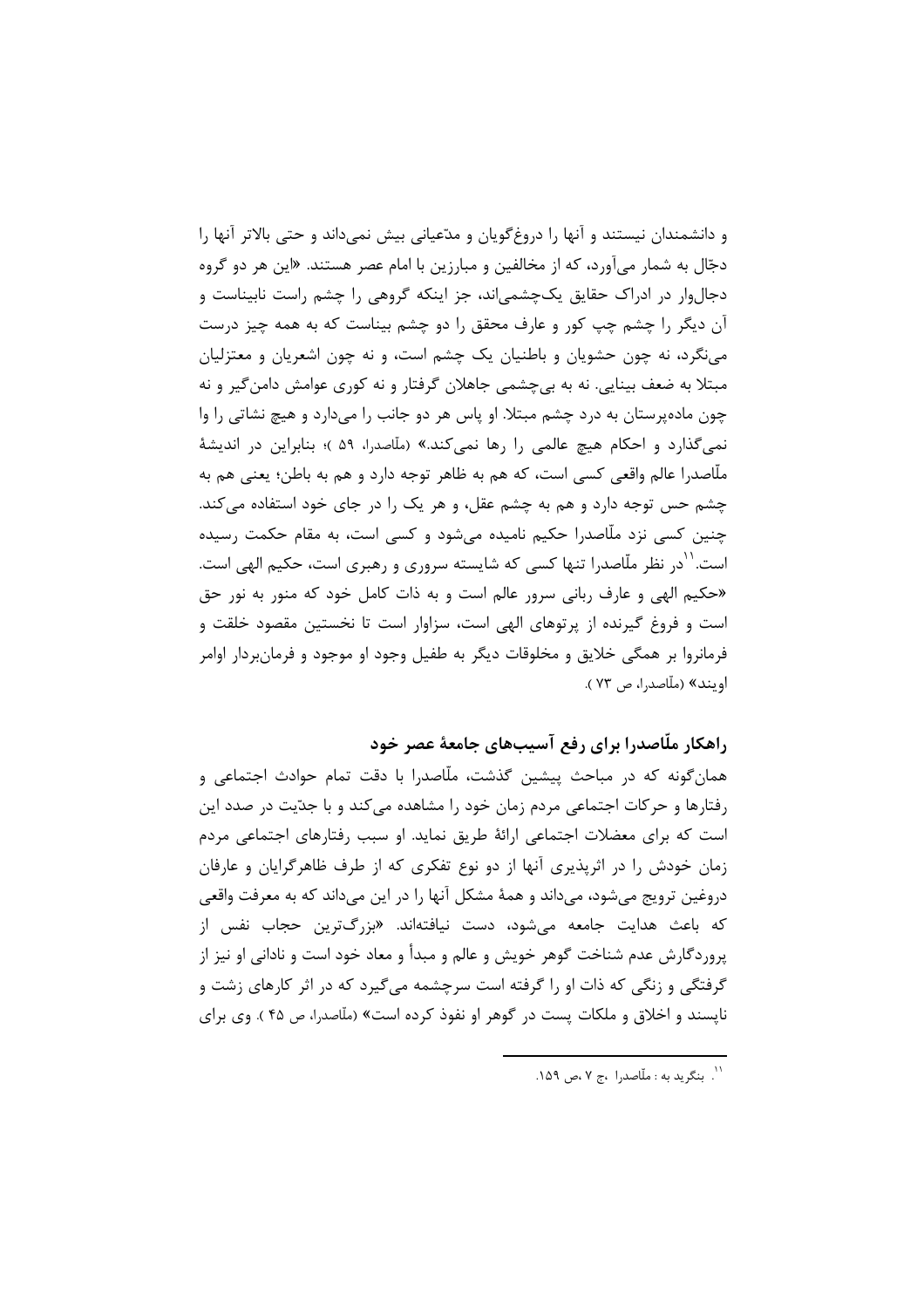اصلاح امور جامعه و رفع آسیبهای زمان خود، ابتدا تلاش می کند برخی از واژههای مهمی را که در فرهنگ آن زمان معنای غلطی در بین مردم گرفته است، توضیح دهد و معنای صحیح آنها را بازگو نماید؛ همانند مفاهیم صوفی، شیخ و حکیم. به عبارتی، ملّاصدرا تلاش میکند عالم واقعی را به مردم معرفی کند. کار دوّم و مهمتر او، معرفی حاکم و رهبری واقعی برای هدایت مردم در جامعه است.

ملّاصدرا بر این باور تأکید دارد که انجام اعمال و ریاضتهای شرعی و کنار نهادن مشتهیات نفسانی، برای دست یافتن به معرفت ضرورت دارد «و چنین بیداری از خواب غفلت و نادانی کسی را دست ندهد، تا نفس خود را به وسیله ریاضتهای شرعی و مجاهدتها ورزيده نساخته باشد – رياضتهايي چون نماز و روزه و پرهيز و عبادتها و زهد حقیقی از لذتهای دنیوی و مشتهیات دونِپایه — تا آماده دریافت حقایق و فهم معارف گردد» (ملّاصدرا، ص ۶۰). آنگاه به تبیین دیدگاه مردم زمانش نسبت به صوفی و حکیم و شیخ می پردازد و بر این باور است، که این واژهها امروزه معانی بر خود گرفتهاند كه نه تنها از اصل معنا به دور است، بلكه موجبات گمراهی مردم را نيز فراهم نمودهاند. «حال بنگر تا چگونه این رسمها از روی زمین برچیده شده و چگونه نامهای صوفی، شیخ و حکیم به کسانی گفته می شود که صفاتی درست مخالف آنچه باید دارند، چه نام صوفی درین روزگار کسی را نهند که جماعتی به دور خود جمع کند و مجالس شکم-چرانی و سماع و دستزنی و پای کوبی به راه اندازد» (ملّاصدرا، ۶۱)؛ در حالی که همانِ طور که گفته شد، در نگاه ملّاصدرا کسی سزاوار نام صوفی و عارف است، که از مشتهیات دنیوی دست شسته باشد و خود را با دوری از لذات دنیوی، آمادهٔ مشاهدهٔ حقایق ملکوتی نموده باشد. این مسئله آن هنگام اهمیت دارد که بدانیم در ابتدا پایهٔ اولیهٔ دولت صفویه بر تصوّف استوار بود<sup>۱۲</sup>و ملّاصدرا با شهامت تمام انحراف صوفیان را نشان میدهد و آنها را شایستهٔ رهبری مردم نمیداند. او علاوه بر نشان دادن تغییر واژهٔ صوفي به انحراف، دربارهٔ واژهٔ فقیه هم اشاره مي *ک*ند و ميiويسد که: «به همانسان که فقیه کسی را مینامند که با فتاوای باطل و حکمهای ظالمانه به حکام و سلاطین و ظالمان و دستیارانش تقرب جوید و به آراء خود موجب جرئت آنان در منهدم ساختن قوانین شرع و جسارتشان در ارتکاب محرمات و سلطهبخشی آنان بر مساکین و تصرف اموال آنان گردد؛ و همواره کوشش در ساختن کلاه شرعیها و جدلهای فقهی کند و

۰۰<br>۱<sup>۲</sup>. بنگرید به : جعفریان ،ص ۷۷-۷۶.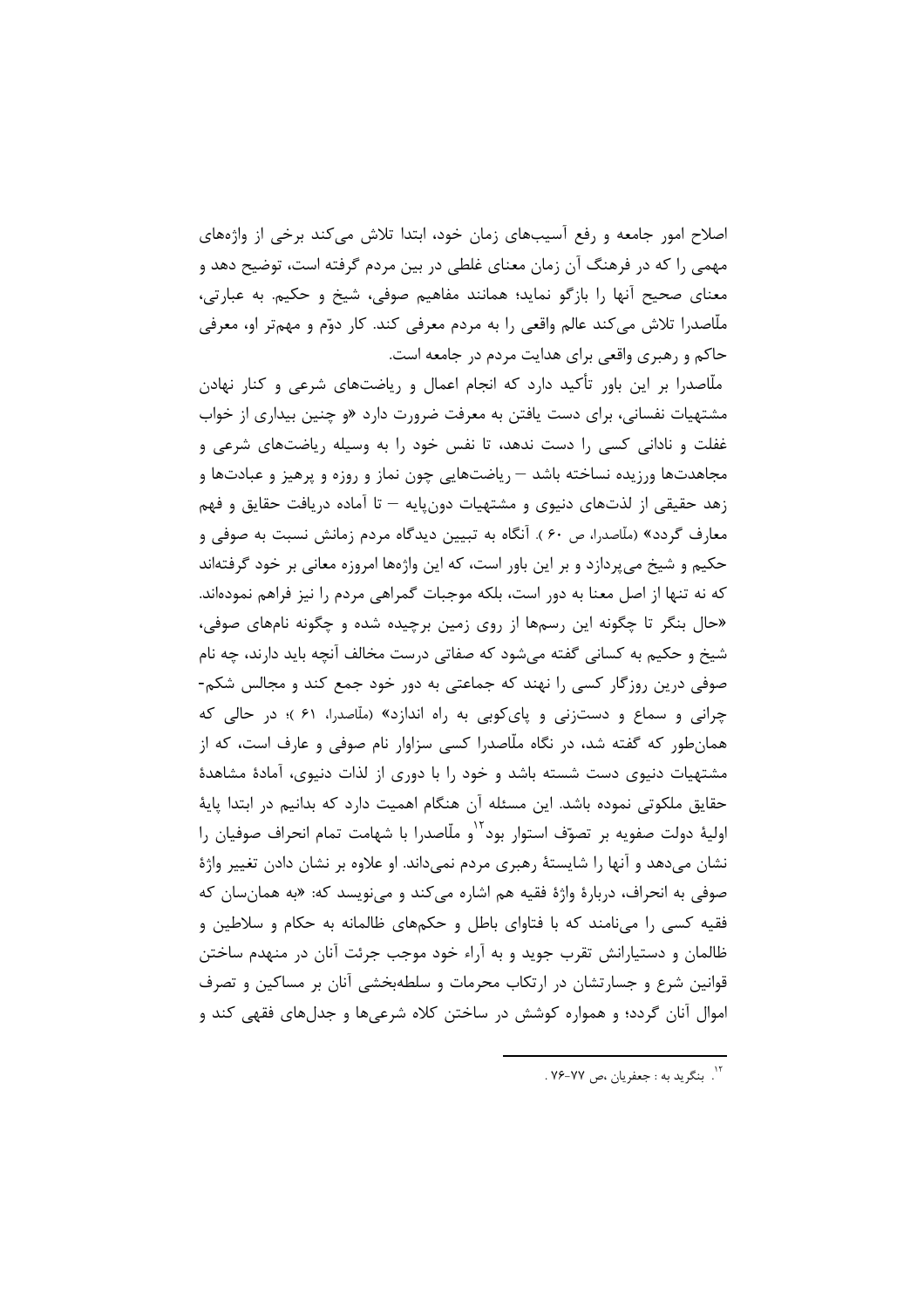موجب رخصت و جرئت در کارهایی شود که دین را سست نموده و متابعت روش مؤمنان را از بین ببرد» (همان، ص ۶۲). ملّاصدرا معنای حقیقی واژهٔ فقیه را چنین تبیین میکند: «در صورتی که نام فقه در گذشته یعنی زمان پیامبر اسلام و ائمه اطهار بر شناخت حق اطلاق میگشت و دانش طریق آخرت و آفتهای نفس و احوال قلب و چگونگی تهذیب اخلاق و تبدیل بدیها به خوبیها نه دانش قواعد مرابحه و طلاق و ظهار و تقسیم اموال موروثی و نظایر آن …»<sup>۱۳</sup>(ملّاصدرا، ص ۶۲). در واقع در نگاه ملّاصدرا، فقيه كسي است كه بتواند به عمق دين و تمام ابعاد اخلاقي، معرفتي و حقوقي اسلام توجه داشته باشد و یک بعد را فدای بعد و یا ابعاد دیگر ننماید. تأسف دیگر ملّاصدرا از آن روی است که در روزگاران گذشته، به افرادی همانند لقمان، فیثاغورث، انباذقلس و ... حکیم گفته می شود؛ حال آنکه در روزگار او، حکیم منحصر در منجم و طبیب شده است.

برای تبیین آنچه در اینجا گفته شد، باید به این نکته اشاره نمود که حکومت صفویه در ايران ابتدا به وسيلهٔ صوفيه بنا گذاشته شد؛ اما به مرور زمان متوجه شدند که صرفاً با گوشهنشینی و ریاضت، جامعه اداره نمی شود و قوانینی هم لازم است؛ به عبارتی جامعهٔ مردم با قانون بايد تدبير شود؛ به همين دليل به تشيّع توجه نمودند كه علاوه بر باطن، دارای فقه نیز است. در ابتدا علمای بزرگ دوران صفوی توانستند بر حکومت تسلّط یابند و صوفیه را به کنار نهند؛ اما بهتدریج اتفاقی افتاد و آن رواج اندیشههای ظاهری و اخباري¢ري بود كه با هر نوع تأويل و تأمل عقلاني و عرفاني مخالف بودند و از معارضان علوم باطنی به شمار می,رفتند<sup>۱۴</sup>. ملّاصدرا که خود در بطن این حوادث قرار دارد، نه رویکرد صوفی محور را برای ادارهٔ جامعه می پسندد و نه رویکرد اخباری گری را، و آن را برای ادارهٔ جامعه مضر میداند. او به نقل از شیخ زین|لدین عاملی، علمای دین را به سه دسته تقسیم مے کند:

الف – عالمي خداشناس كه در مورد احكام و دستورات خداوند شناختي ندارد؛ ب-عالمي كه به دستورات خداوند آشناست و به او معرفتي ندارد؛ ج - عالمي خداشناس كه به احکام و دستورات او نیز شناخت دارد. «این کس در میان گاه حس و عقل نشسته، زمانی با خدا و حب اوست و زمانی با خلق در دوستی و مهربانی است آنگاه که از

۱۳.<br>۱۳. همچنین بنگ بد به : ملّاصد.ا ،ص ۳۰.

۱۴ . بنگريد به : جعفريان ،ص۷۷؛ عزيزي ، ص۳۳۱ .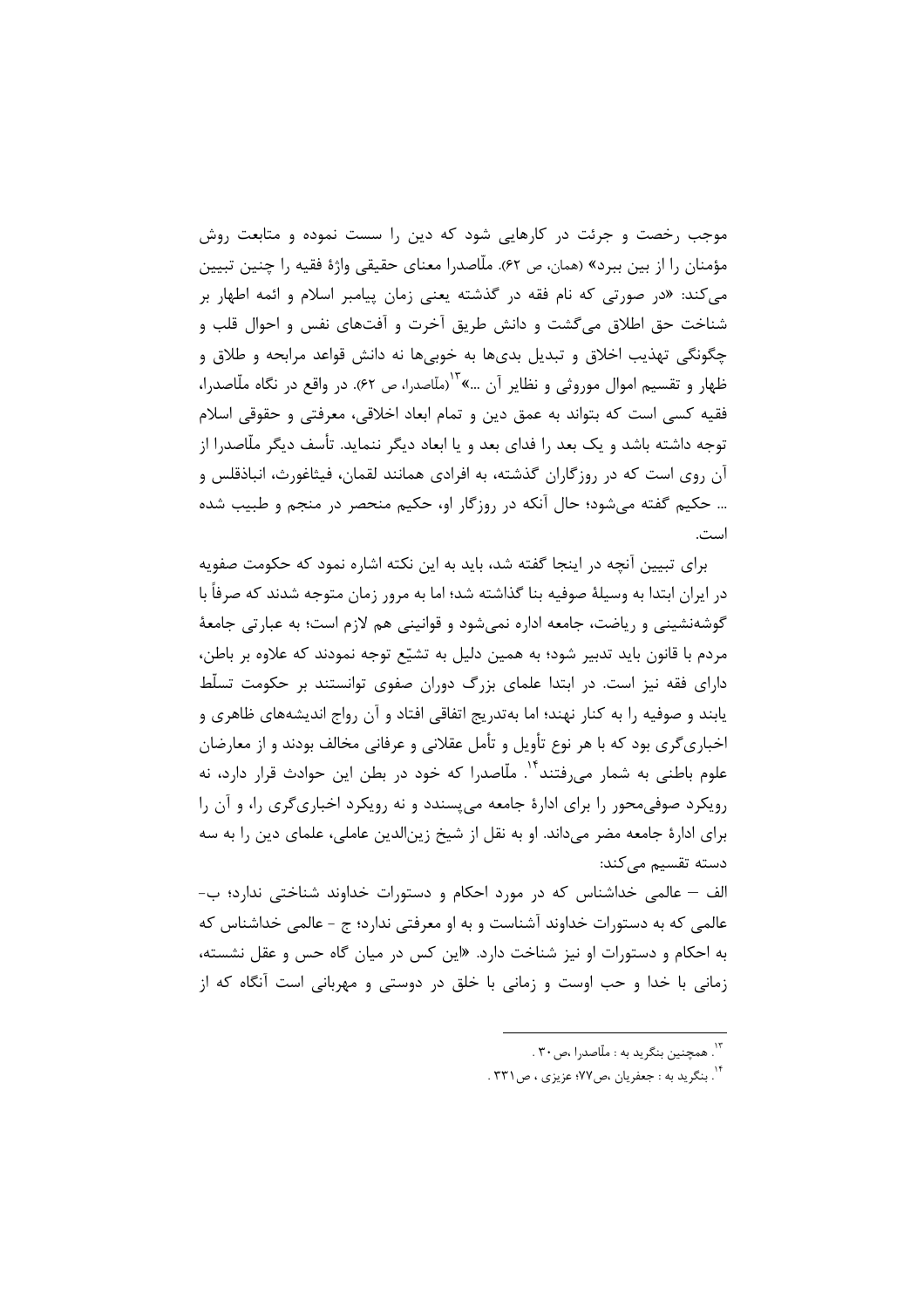پروردگارش سوی خلق میآید چونان یکی از آنهاست، مانا که پروردگارش را نمیشناسد و چون با خدایش تنها شود و به ذکر و خدمت او پردازد گویی با خلق آشنا نیست» (ملّاصدرا، ص ۶۳ ). به عبارت دیگر باید گفت، در اندیشهٔ ملّاصدرا علمای دین سه گونه هستن؛ یا عالم به باطن میباشند و نسبت به ظاهر دین جاهل هستند، یا عالم به ظاهر هستند و از باطن غافل، و یا هم به ظاهر عالم هستند و هم به باطن. در نظر ملّاصدرا، دو گروه اول حق حاکمیت بر مردم را ندارند و اگر بر مردم حاکم شوند، باعث فساد میشوند. برای ملّاصدرا، حکومت تنها از آن گروه سوم است؛ یعنی عالمان به ظاهر و باطن دین که او آنها را حکیم، عارف و فقیه واقعی میداند. «حکیم الهی و عارف ربانی سرور عالم است و به ذات کامل خود که منور به نور حق است و فروغ گیرنده از پرتوهای الهی است، سزاوار است تا نخستین مقصود خلقت باشد و فرمانروا بر همگی خلايق و مخلوقات ديگر به طفيل وجود او موجود و فرمانبردار اوامر اويند» (مآاصدرا، ص ۷۳). از آنچه گذشت، ملّاصدرا تجلّی ظاهر و باطن را در اساس برای نبی و پیامبر خدا میداند و شورا رئیس اول جامعهٔ اسلامی قلمداد میکند، که میتواند انسانها را به سمت کمال دنیوی و اخروی هدایت کند. اوصاف رئیس اول جامعه اسلامی عبارتند است از ١٠- صاحب فهم و دركي نيكو باشد؛ ٢- حافظة قوى داشته باشد، تا آنچه را دریافت میکند به خوبی حفظ نماید؛ ۳- دارای فطرتی سالم و مزاجی معتدل باشد؛ ۴-زبانی فصیح و بلیغ داشته باشد؛ ۵- دوستدار حکمت و علم باشد؛ ۶- به طبع حریص بر شهوت رانی نباشد؛ ٧- صاحب عظمت نفس باشد؛ ٨- نسبت به خلایق رئوف باشد؛ ٩-دارای قلبی شجاع باشد و از مرگ نهراسد؛ ۱۰- جواد و بخشنده باشد؛ ۱۱- در خلوت سرور و بهجت بیش از دیگران در مناجات خدا داشته باشد، و ۱۲- سختگیر و لجوج نباشد. (ملّاصدرا، ص ۲۸۹ )<sup>۱۵</sup>. در نظر ملّاصدرا، این صفات هنگامی در چنین فردی جمع می شود که او توانسته باشد در قوای عقل نظری و عقل عملی و قوّة خیال به کمال

۱۵ ملّاصدرا در کتاب کسر اصنامالجاهلیه، این اوصاف را اینگونه بیان می کند: ۱- در برابر رنجهای ناشی از آموزش، خوددار باشد؛ ٢- فطرتا دوستدار راستي و حكمت باشد؛ ٣- فردي عصيانگر و لجباز نباشد؛ ۴- در زمرهٔ پرخوران و حریص در شهوت نباشد؛ ۵- روح او از آنچه مردم پستی میشمارند، امتناع ورزد؛ ۶- ورع داشته باشد؛ ۷- در برابر نیکی و عدل، عدل پذیر و در برابر ظلم سرکش باشد؛ ۸- بر جبّاران خشمناک و بر مظلومان رحیم باشد؛ ۹- حقایق ربوبی را به برهان بداند؛ ۱۰- به زهد حقیقی متصف شودف و ۱۱- اخلاق و خویهای خویش را پاک کرده باشد .( ملّاصدرا ،ص ۶۴ ). همچنین مقایسه کنید با : ملّاصدرا ، ص ۶۱۹ .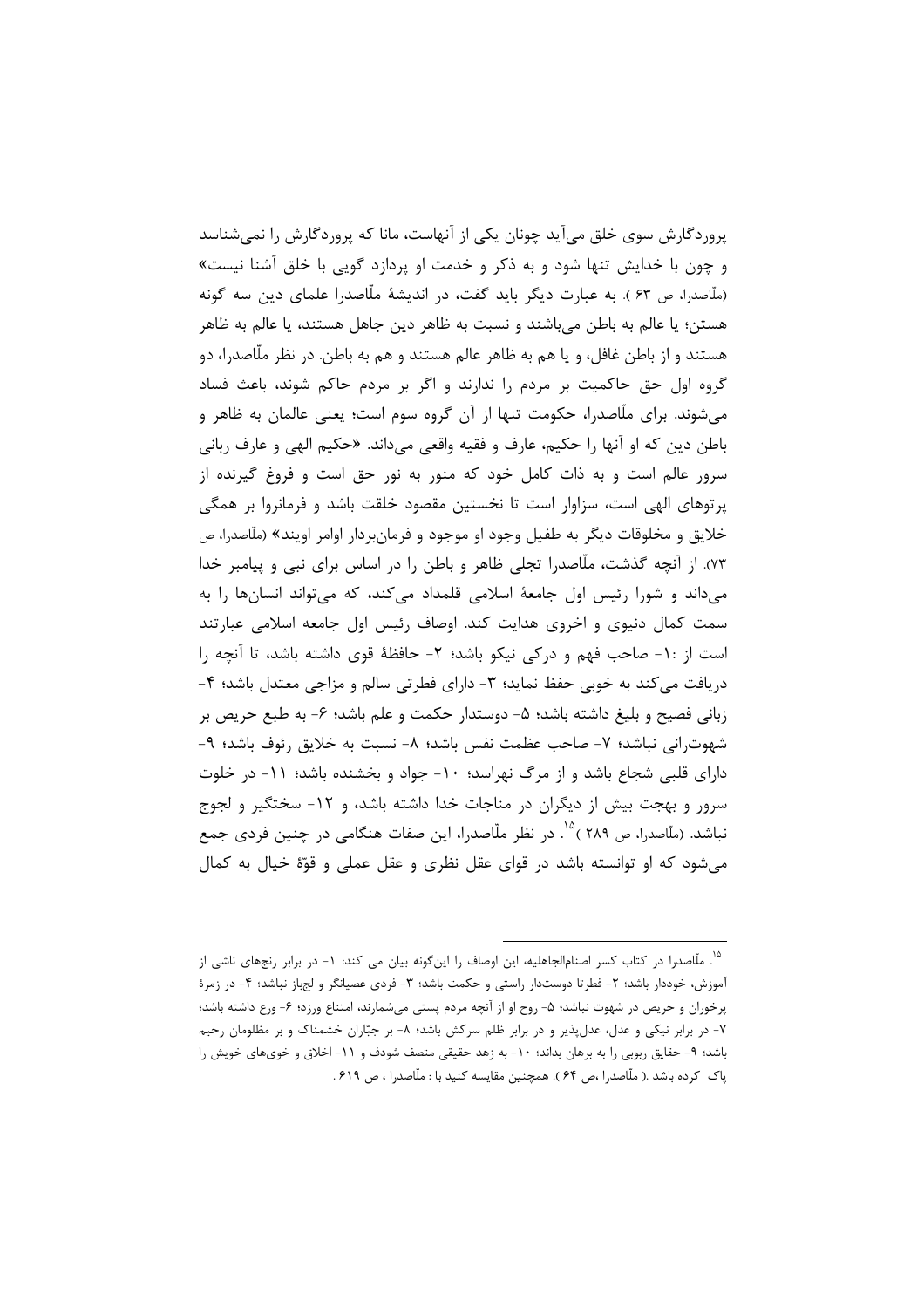دست یابد، و این کمال در گرو طهارت نفس او از پلیدیهای دنیوی است.<sup>۱۶</sup>ملّاصدرا در ادامه در کتاب شرح اصول کافی، رهبری و هدایت مردم را علاوه بر پیامبر در امامان نیز استمرار میبخشد. «امامت که باطن نبوت است تا قیامت باقی است، و در هر زمانی بعد از زمان رسالت ناگزیر از وجود ولی است که خدای را بر شهود کشفی پرستش کرده و علم کتاب الهی و ریشه علوم علما و مجتهدان نزد او باشد، شورا ریاست مطلق و امامت در امر دین و دنیا باشد، خواه عموم مردم او را اطاعت کنند و یا سرکشی نمایند و مردمان او را قبول داشته باشند و یا انکارش نمایند» (ملّاصدرا، ص ۴۶۹). این نکته نشان میدهد کسی که توانسته باشد نفس خود را تطهیر نماید، به مدارج بالای عقل نظری و عملی صعود نموده است، و این صعود خود باعث ولایت انسان کامل بر مادون خود می شود؛ یعنی در هر صورت این فرد دارای ولایت تکوینی است و از ریاست وجودی برخوردار است؛ اگرچه ممکن است در عالم دنیا از ولایت و ریاست ظاهری برخوردار نباشد. هنگامی که این فرد از ولایت ظاهری نیز در دنیا برخوردار گردد، آن هنگام آن جامعه در مسیر کمال حرکت خواهد نمود و باید گفت، آن جامعه به معنای واقعی فاضله خواهد بود.

ملَّاصدرا در ادامه، وجود جامعهٔ فاضله در دورهٔ غیبت امام را نیز ممکن می۵اند و در جملاتی، حکومت و رهبری را در دورهٔ غیبت، صریحاً از آن مجتهدان میداند و غیر این را از حکومتهای طاغوتی معرّفی میکند. «بدان که نبوت و رسالت از جهتی منقطع می گردد و از جهتی دیگر باقی است، ولی خدای متعال حکم مبشرات و الهامات و حکم ائمه معصومین و هم چنین حکم مجتهدین را باقی گذاشت، اما اسم و نام نبی و رسول را از آنان سلب فرمود، ولي حكم آنان را تأييد و تثبيت نمود و آنان را كه علم به احكام الهي ندارند، مأمور نمود كه از اهل علم و اهل ذكر سؤال كنند... و بنابراين مجتهدين، يس از ائمه معصومين بدان گونه كه از طريق اجتهاد دريافتهاند، فتوا مي دهند، هر چند د, فتوا با هم اختلاف داشته باشند»<sup>۱۷</sup> (ملّاصد,ا، ص ۳۷۷ )

#### نتيجه

۱۶. بنگرید به : ملّاصدرا ، ص ۴۷۱.

۰۰<br><sup>۱۷</sup>. برخی از صاحبنظران در حوزهٔ اندیشه سیاسی و اجتماعی متفکران اسلامی بر این باور هستند، که اندیشه-های ملّاصدرا ً در این زمینه، در اصل مبانی فلسفی نظریهٔ ولایت سیاسی مجتهدان را فراهم آورده است. جهت اطلاع بیشتر بنگرید به: لکزایی ،ص ۱۴۰.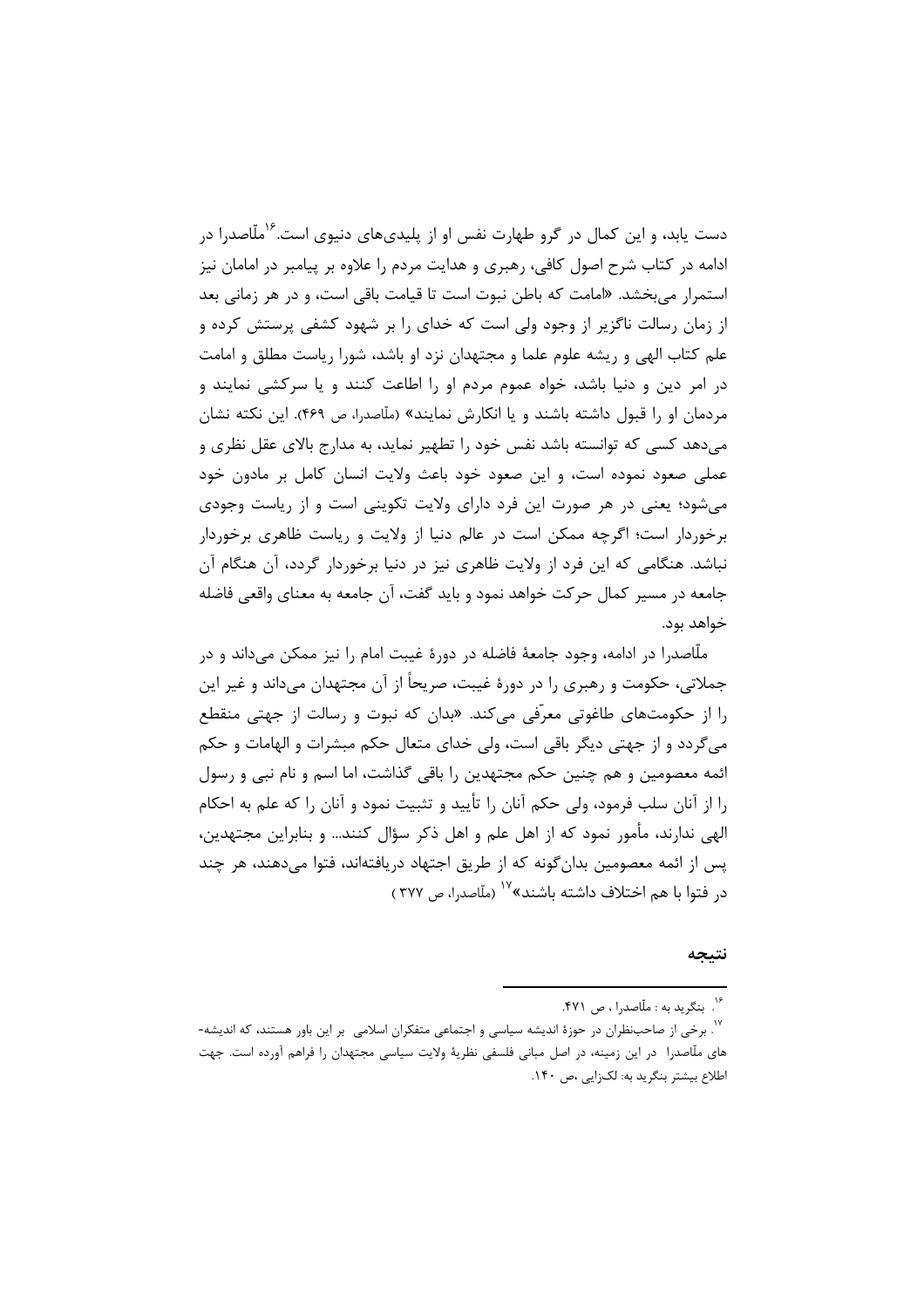از آنچه در مباحث پیشین گذشت، نکات مختلفی به دست می آید: بر خلاف نظر کسانی که میپندارند ملّاصدرا به مسائل اجتماعی و سیاسی بیتوجه بوده است، باید گفت نه-تنها او به مسائل اجتماعی دوران خود توجه داشته، بلکه تلاش نموده است ریشهٔ مشکلات اجتماعی زمان خود را شناسایی کرده، در رفع آنها بکوشد. ملّاصدرا بر این باور است که هدف نهایی از خلقت انسان، همانا معرفت و شناخت است. در نظر او، علم و عمل به احکام، مقدَّمهٔ کسب احوال و صفات است و آن نیز مقدَّمهٔ معرفت است؛ به همین دلیل برای او جامعهٔ فاضله، جامعهای است که در این مسیر حرکت نماید. برای این که مردمان در این مسیر قرار گیرند، باید رهبری جامعه از افراد ناصالح گرفته شود و در دست افراد صالح و رهبران حقیقی قرار گیرد. در اندیشهٔ او، کسی میتواند و محق به ریاست بر مردم است که در ظاهر و باطن، یعنی در علم به ظاهر و باطن دین سرآمد باشد و به کمال رسیده باشد؛ بنابراین آنها که در ظاهر ماندهاند و یا مدعی صوفیگری هستند، اما از ظاهر دین دست شستهاند، سزاوار رهبری نیستند، و باعث انحطاط جامعه مے شوند.

بر اساس آثار بر جای مانده از ملّاصدرا، وی نهتنها به حیات دنیوی توجه فراوان نموده است و از متفکرانی نیست که زندگی دنیوی را انکار کند و پیشنهاد گوشهنشینی بدهد، بلکه حیات دنیوی را به عنوان منزلی میداند که رشد و کمال انسان وابسته به آن است. به عبارت روشن تر، انسان در مسیر حرکت جوهری است که از قوّهٔ محض در دنیا، مراتب رشد را شروع می *ک*ند، تا به عالم مجرّد دست یابد و خود نیز مجرّد شود<sup>۱۸</sup>، و چون چنین است، آموختن و به کار گرفتن تمام علوم و دانش هایی که حرکت انسان را در این مسیر تسهیل می کند، به عنوان مقدّمهٔ واجب، واجب است<sup>۱٬</sup>۰(این علوم می تواند دانش های جدیدی باشد که در عصر جدید به وجود آمده است. با توجه به این نکته

<sup>&</sup>lt;sup>۱۸</sup>. ملّاصدرا در کتاب مبدأ و معاد، در اینباره آورده است، که: « دنیا منزلی است از منازل سایرین الی الله و نفس انسانیه، مسافری است به سوی خدا از اول منزلی از منازل وجودش که هیولیتی باشد که در غایت بعد از خداوند است، چون که ظلمت محض و خست صرف است و سایر مراتب وجودیه از جسمیت و جمادیت و نباتیت و شهویت و غضبیت و احساس و تخیل و توهم و بعد از آن انسانیت از اول درجهاش تا به آخر شرفش …همه آنها منازل و مراحل اند به سوی خداوند و ناچار است مسافر که بگذرد بر همه اینها تا آنکه به مطلوب حقیقی برسد » ملّاصدرا ، ص ۵۷۶.

<sup>&</sup>lt;sup>۱۹</sup>. بنگرید به: « هر چیزی که تحصیل معرفت و ایمان به خدا متوقف بر اوست امری است ضروری که به تحصیل آن واجب و ترک آنچه که مضاد و منافی اوست نیز واجب و لازماست » ملّاصدرا ، ص ۱۲۸.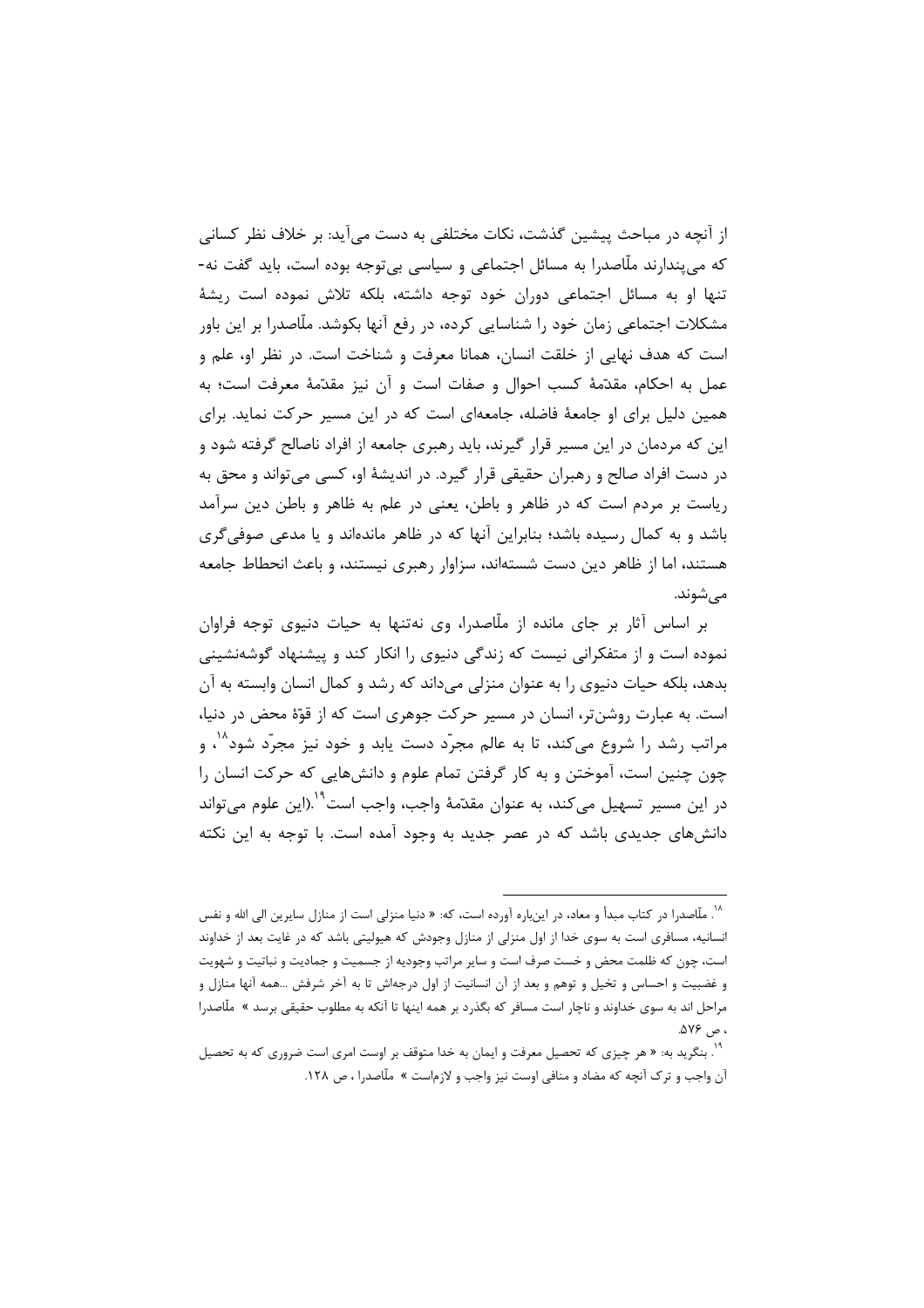مي توان گفت، كه انديشهٔ ملّاصدرا قابليت اين را دارد، كه مدرنيته را اخذ نمايد و در خود هضم کند)

کلّ اندیشههای ملّاصدرا که در کتابهای مختلف او به رشتهٔ تحریر در آمده، سیاسی و اجتماعی است. او بر این باور بود که برای تغییر اجتماع و هدایت مردم، ابتدا بايد آسيبها را شناخته، آنگاه آنها را اصلاح نمود. ملّاصدرا در يكايک آثار خود، انديشه-های ناب اسلامی را با سه روش حس، عقل و شهود مورد بررسی قرار داده است؛ چرا که در نظر او اصلاح معرفت و شناخت مردم، مهمترین کار اجتماعی است. همان طور که ملاحظه شد، نگرانی ملّاصدرا از اوضاع زمانه، او را به تألیف کتابهای مهم خودش وا داشته است َ ، اندیشهٔ ملّاصدرا در حوزهٔ اجتماع، کاملاً علوی و نبوی است. او مبادی یک تفكر اجتماعي را در قالب حكمت الهي، قوس صعود و نزول طراحي نموده است، و از نظر او کسی که می خواهد علم اجتماع را تنظیم کند، باید اسفار اربعه را طی نموده ىاشد.

در اندیشهٔ ملّاصدرا، اصل بودن خداوند متعال، روح، آخرت، معنویات و سعادت اخروی، اصالت نداشتن دنیا و اعتباری دانستن مسائل اجتماعی و نگاه ابزاری داشتن به آنها برای رسیدن به اهداف فراتر، همهٔ موجودات و مخصوصاً همهٔ انسانها را مظاهر اسماء و صفات الهي دانستن، جوهره و روح اصلي است. فلسفهٔ ملّاصدرا، توانايي اين را دارد که بر اساس مبانی انسانشناسی، هستی شناسی و معرفتشناسی خود، پاسخگوی بسیاری از پرسشهای سیاسی و اجتماعی باشد، و یا میتوان بر اساس مبانی صدرایی، آنها ,ا استخراج نمود.

<sup>. .&</sup>lt;br>``. علاوه بر مقدّمهٔ اسفار اربعه و کسر اصنام|لحاهلیه، ملّاصدرا در مقدّمهٔ کتاب ایقاظ النائمین بهشدت به نقد اوضاع زمانه خود پرداخته است، و انگیزهٔ خود را از تألیف کتابش، آگاهانیدن مردم از دانش حقیقی که همان علم توحيد است و در زمانهٔ او مغفول مانده،اعلام مي كند . بنگريد به: ملّاصدرا ، ص ٢.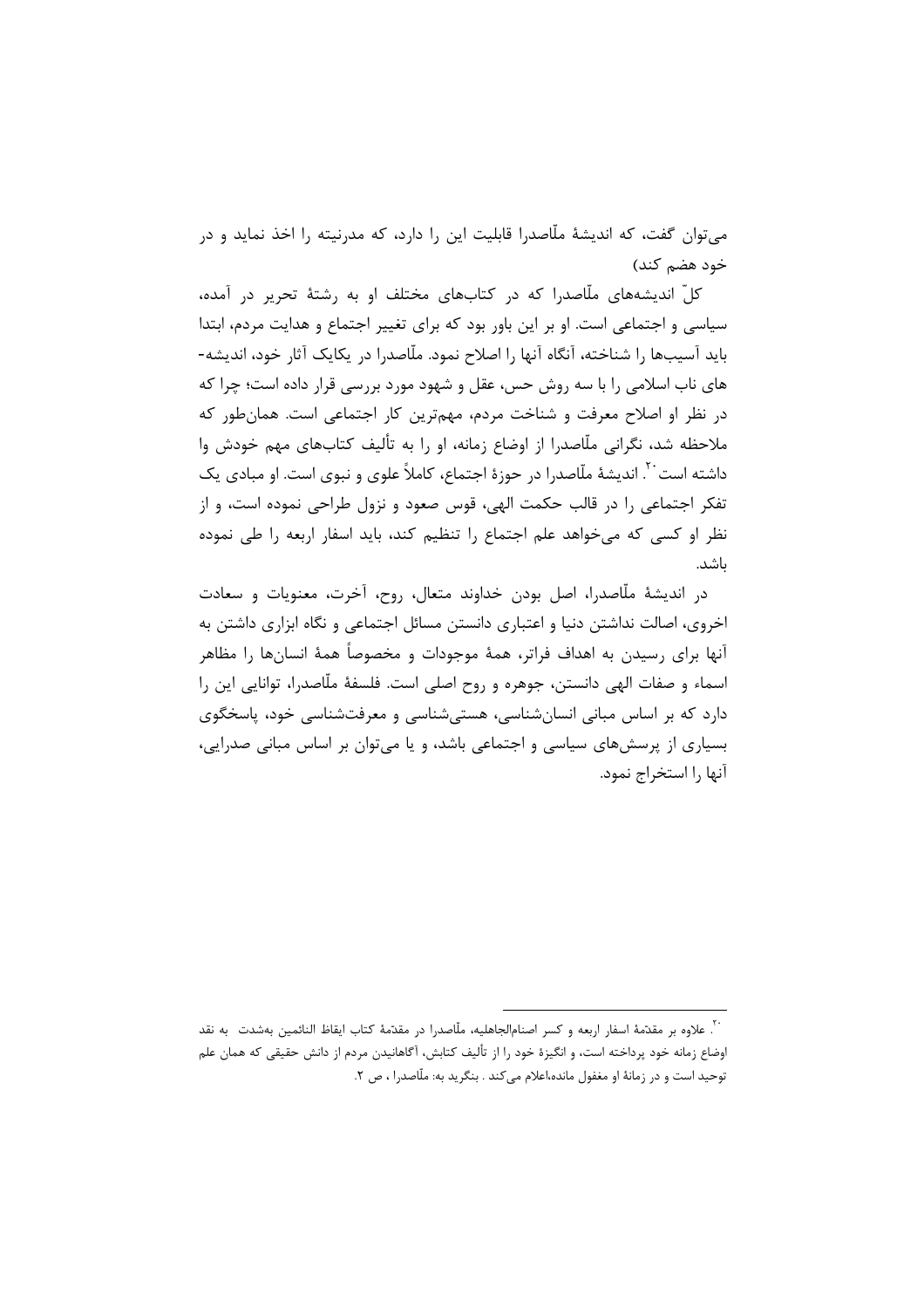### منابع

جعفریان، رسول، دین و سیاست در دورهٔ صفوی، انصاریان، قم، ١٣٧٠. شريف، م. م، تاريخ فلسفه در اسلام، ج ٢، مركز نشر دانشگاهي، تهران، ١٣۶٢. عزیزی، طاهره، «سیاست در مثنوی صدر المتالهین، مجموعه مقالات سیاست متعالیه از منظر حکمت متعالیه»، ۳۲۹، پژوهشگاه علوم و فرهنگ اسلامی، قم، ۱۳۸۹. طباطبایی، سید محمد جواد، زوال اندیشهٔ سیاسی در ایران، کویر. تهران، ۱۳۷۳. فارابي، ابونصر، السياسه المدنيه، ترجمه و شرح حسن ملكشاهي، سروش، تهران، ١٣٧۶. كاپلستون، فردريك تاريخ فلسفه فيلسوفان انگليسي، ترجمهٔ امير جلالالدين اعلم، چ ٣، سروش، تهران،  $.1740$ لكزايي، نجف انديشة سياسي صدر المتالهين، چ ٢، بوستان كتاب، قم، ١٣٨٧. لکزایی، شریف، «مسئلهٔ صدرالمتالهین در کسر اصنامالجاهلیه»، مجموعه مقالات سیاست متعالیه از منظر حکمت متعالیه، ۲۶۹، پژوهشگاه علوم و فرهنگ اسلامی، قم، ۱۳۸۹. مطهري، مرتضى جامعه و تاريخ، چ ۵، صدرا، تهران، ١٣٧٢.